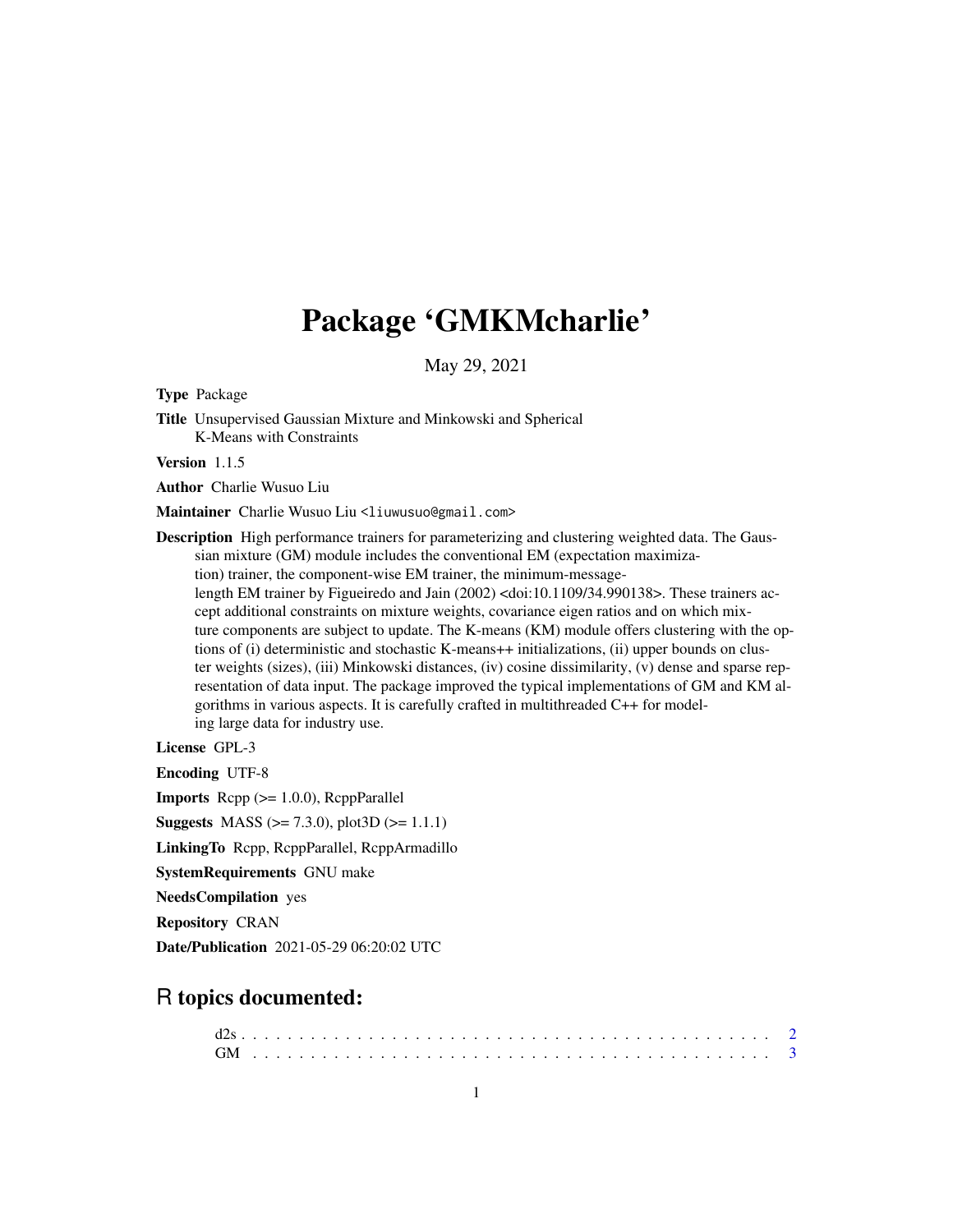<span id="page-1-0"></span>

| Index | 32 |
|-------|----|

d2s *Dense to sparse conversion*

# Description

Convert data from dense representation (matrix) to sparse representation (list of data frames).

# Usage

```
d2s(
  X,
  zero = \theta,
  threshold = 1e-16,
  verbose= TRUE
  )
```
# Arguments

| X         | A d x N numeric matrix where N is the number of data points — each column is<br>an observation, and d is the dimensionality. Column-observation representation<br>promotes cache locality. |
|-----------|--------------------------------------------------------------------------------------------------------------------------------------------------------------------------------------------|
| zero      | A numeric value. Elements in X satisfying $abs(X[i] - zero) \leq threshold$ are<br>treated as zeros. Default 0.                                                                            |
| threshold | A numeric value, explained above.                                                                                                                                                          |
| verbose   | A boolean value. TRUE prints progress.                                                                                                                                                     |

# Value

A list of size N. Value[[i]] is a 2-column data frame. The 1st column is a sorted integer vector of the indexes of nonzero dimensions. Values in these dimensions are stored in the 2nd column as a numeric vector.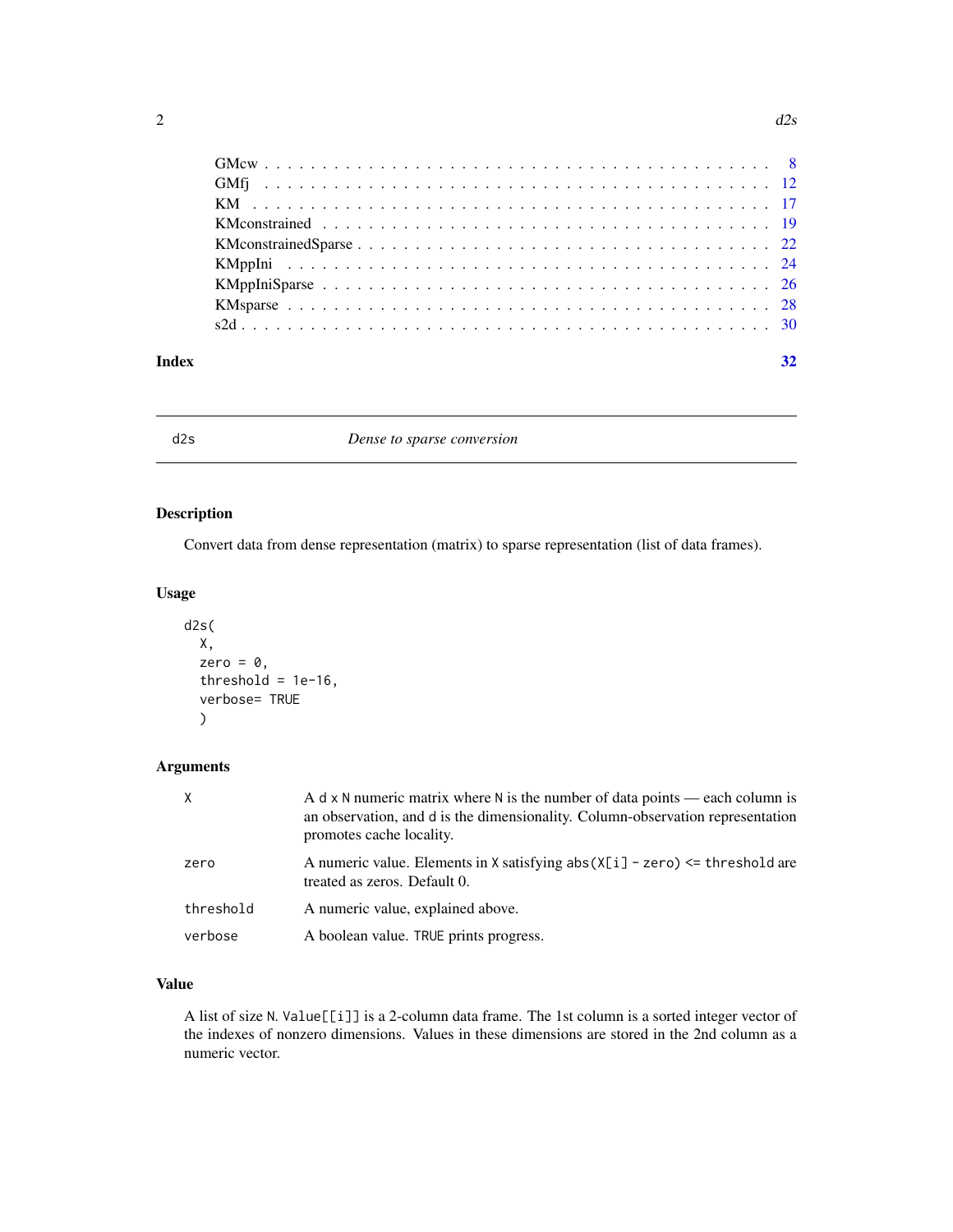#### <span id="page-2-0"></span> $GM$  3

# Examples

```
N = 2000Ld = 3000LX = matrix(rnorm(N * d) + 2, nrow = d)# Fill many zeros in X:
X = apply(X, 2, function(x))x[sort(sample(d, d * runif(1, 0.95, 0.99)))] = 0; x})# Get the sparse version of X.
sparseX = GMKMcharlie::d2s(X)
str(sparseX[1:5])
```
GM *Multithreaded Gaussian mixture trainer*

#### Description

The traditional training algorithm via maximum likelihood for parameterizing weighted data with a mixture of Gaussian PDFs. Bounds on covariance matrix eigen ratios and mixture weights are optional.

#### Usage

```
GM(
  X,
  Xw = rep(1, ncol(X)),alpha = numeric(0),
 mu = matrix(ncol = 0, nrow = 0),
  sigma = matrix(ncol = 0, nrow = 0),
  G = 5L,
  convergenceEPS = 1e-05,
  convergenceTail = 10,
  alphaEPS = 0,
  eigenRatioLim = Inf,
  embedNoise = 1e-6,
 maxIter = 1000L,maxCore = 7L,
  tlimit = 3600,
  verbose = TRUE,
  updateAlpha = TRUE,
  updateMean = TRUE,
  updateSigma = TRUE,
  checkInitialization = FALSE,
  KmeansFirst = TRUE,
  KmeansPPfirst = FALSE,
  KmeansRandomSeed = NULL,
  friendlyOutput = TRUE
  )
```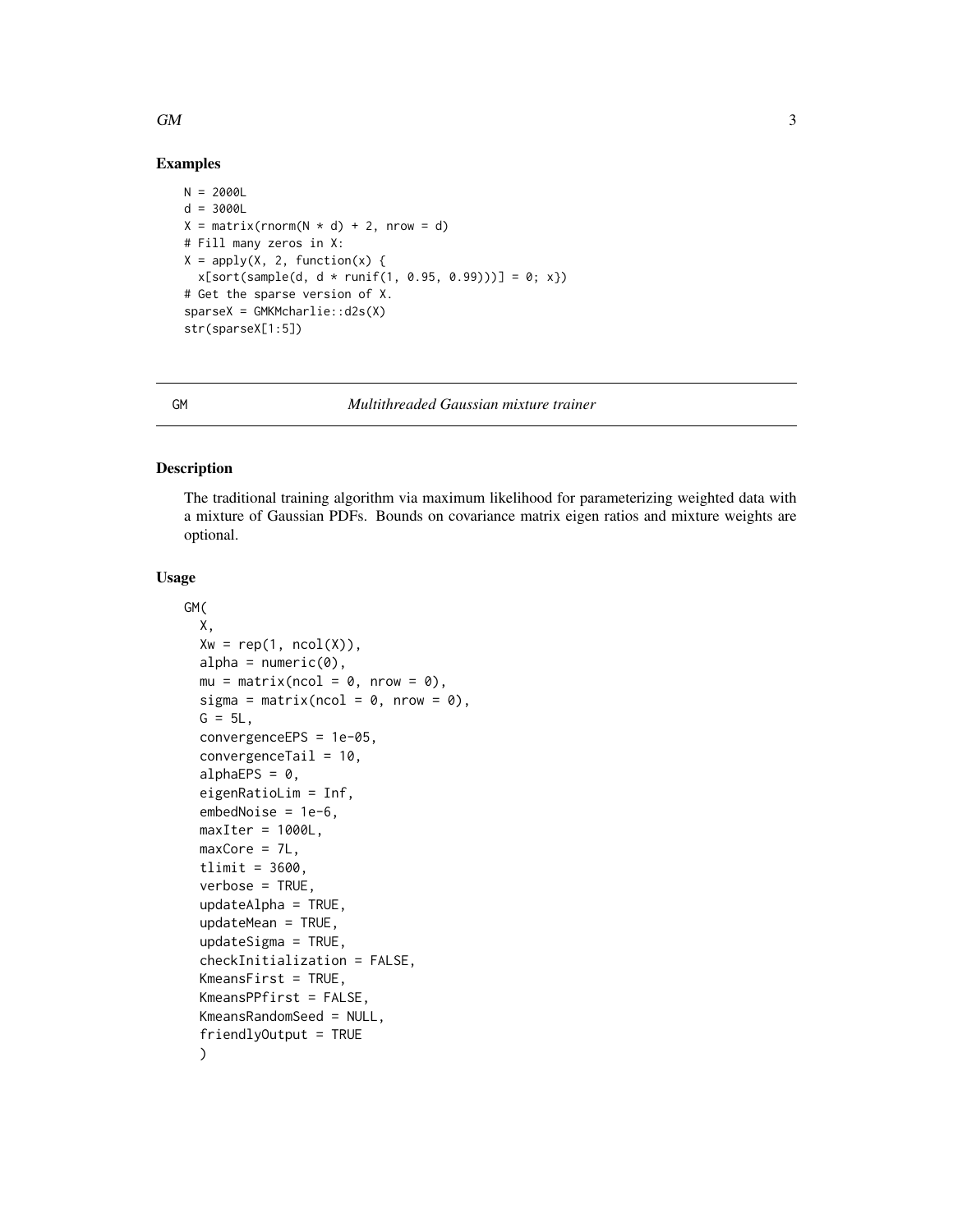| Χ               | A d x N numeric matrix where N is the number of observations — each column is<br>an observation, and d is the dimensionality. Column-observation representation<br>promotes cache locality.                                                                                                                                                                                                                                                                                                                                                                              |
|-----------------|--------------------------------------------------------------------------------------------------------------------------------------------------------------------------------------------------------------------------------------------------------------------------------------------------------------------------------------------------------------------------------------------------------------------------------------------------------------------------------------------------------------------------------------------------------------------------|
| Xw              | A numeric vector of size N. Xw[i] is the weight on observation X[, i]. Users<br>should normalize Xw such that the elements sum up to N. Default uniform weights<br>for all observations.                                                                                                                                                                                                                                                                                                                                                                                 |
| alpha           | A numeric vector of size K, the number of Gaussian kernels in the mixture<br>model. alpha are the initial mixture weights and should sum up to 1. Default<br>empty.                                                                                                                                                                                                                                                                                                                                                                                                      |
| mu              | A $d \times K$ numeric matrix. $mu[, i]$ is the initial mean for the ith Gaussian kernel.<br>Default empty.                                                                                                                                                                                                                                                                                                                                                                                                                                                              |
| sigma           | Either a list of d x d matrices, or a d <sup><math>\lambda</math></sup> 2 x K numeric matrix. For the latter, each<br>column represents a flattened d x d initial covariance matrix of the ith Gaussian<br>kernel. In R, as.numeric(aMatrix) gives the flattened version of aMatrix.<br>Covariance matrix of each Gaussian kernel MUST be positive-definite. Default<br>empty.                                                                                                                                                                                           |
| G               | An integer. If at least one of the parameters alpha, mu, sigma are empty, the<br>program will initialize G Gaussian kernels via K-means++ deterministic initial-<br>ization. See KMppIni(). Otherwise G is ignored. Default 5.                                                                                                                                                                                                                                                                                                                                           |
|                 | convergenceEPS A numeric value. If the average change of all parameters in the mixture model<br>is below convergenceEPS relative to those in the pervious iteration, the pro-<br>gram ends. Checking convergence this way is faster than recomputing the log-<br>likelihood every iteration. Default 1e-5.                                                                                                                                                                                                                                                               |
| convergenceTail |                                                                                                                                                                                                                                                                                                                                                                                                                                                                                                                                                                          |
|                 | If every one of the last convergence Tail iteration produces less than a relative<br>increase of convergenceEPS in log-likelihood, stop.                                                                                                                                                                                                                                                                                                                                                                                                                                 |
| alphaEPS        | A numeric value. During training, if any Gaussian kernel's weight is no greater<br>than alphaEPS, the kernel is deleted. Default 0.                                                                                                                                                                                                                                                                                                                                                                                                                                      |
| eigenRatioLim   | A numeric value. During training, if any Gaussian kernel's max:min eigen value<br>ratio exceeds eigenRatioLim, the kernel is treated as degenerate and deleted.<br>Thresholding eigen ratios is in the interest of minimizing the effect of degenerate<br>kernels in an early stage. Default Inf.                                                                                                                                                                                                                                                                        |
| embedNoise      | A small constant added to the diagonal entries of all covariance matrices. This<br>may prevent covariance matrices collapsing prematurely. A suggested value<br>is 1e-6. Covariance degeneration is detected during Cholesky decomposition,<br>and will lead the trainer to remove the corresponding mixture component. For<br>high-dimensional problem, setting embedNoise to nonzero may pose the illusion<br>of massive log-likelihood, all because one or more mixture components are so<br>close to singular, which makes the densities around them extremely high. |
| maxIter         | An integer, the maximal number of iterations.                                                                                                                                                                                                                                                                                                                                                                                                                                                                                                                            |
| maxCore         | An integer. The maximal number of threads to invoke. Should be no more than<br>the total number of logical processors on machine. Default 7.                                                                                                                                                                                                                                                                                                                                                                                                                             |
| tlimit          | A numeric value. The program exits with the current model in tlimit seconds.                                                                                                                                                                                                                                                                                                                                                                                                                                                                                             |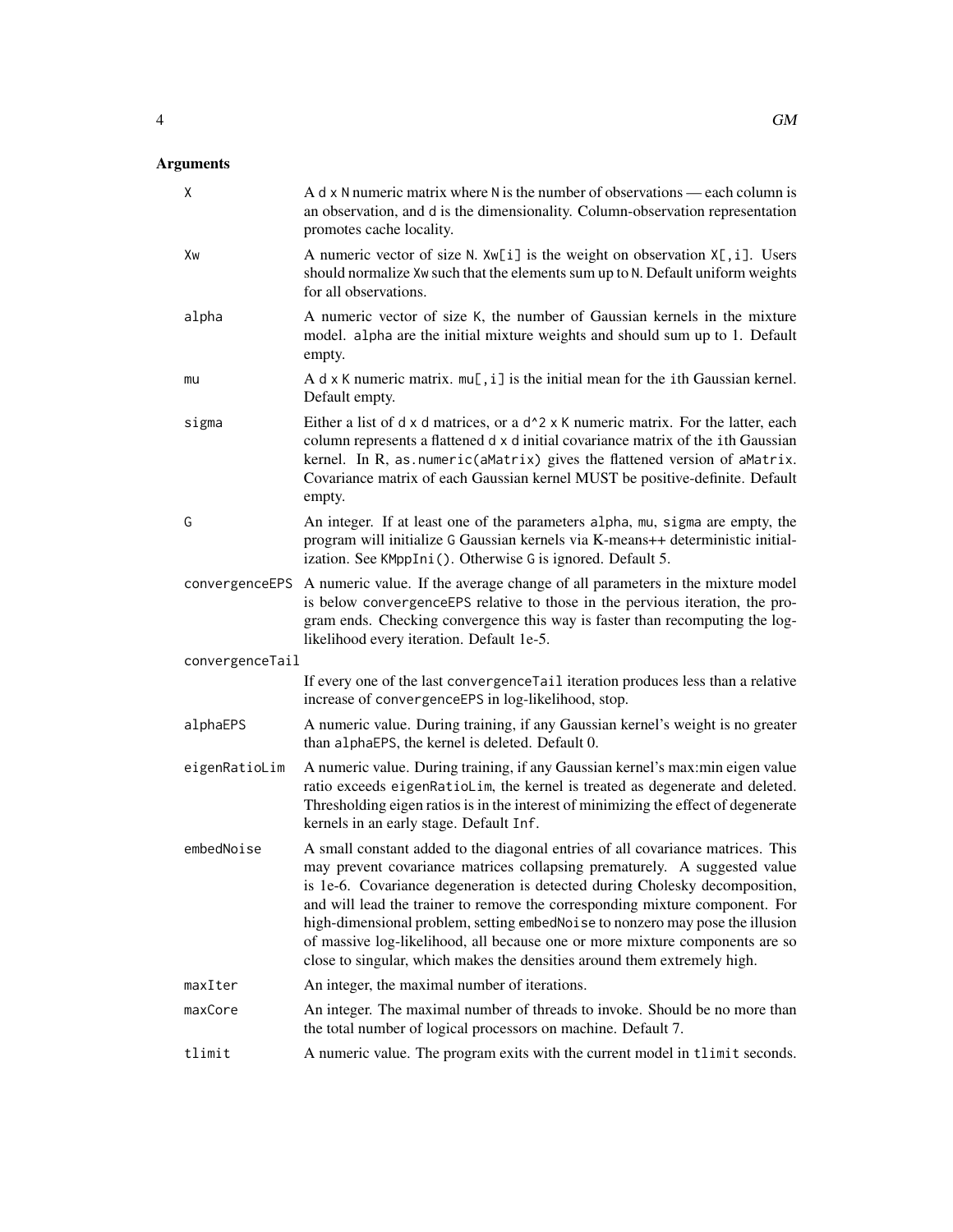| GM | $\overline{\phantom{a}}$<br>$\sim$ . |
|----|--------------------------------------|

| verbose                           | A boolean value. TRUE prints progress.                                                                                                                                                                                                                                                                                                                                                                                                          |
|-----------------------------------|-------------------------------------------------------------------------------------------------------------------------------------------------------------------------------------------------------------------------------------------------------------------------------------------------------------------------------------------------------------------------------------------------------------------------------------------------|
| updateAlpha                       | A boolean value or boolean vector. If a boolean value, TRUE implies weights<br>on all mixture components are subject to update, otherwise they should stay<br>unchanged during training. If a boolean vector, its size should equal the number<br>of mixture components. updateAlpha[i] == TRUE implies the weight on the<br>ith component is subject to update. Regardless of updateAlpha, the output will<br>have normalized mixture weights. |
| updateMean                        | A boolean value or a boolean vector. If a boolean value, TRUE implies means<br>of all mixture components are subject to update, otherwise they should stay<br>unchanged during training. If a boolean vector, its size should equal the number<br>of mixture components. updateMean[i] == TRUE implies the mean of the ith<br>component is subject to update.                                                                                   |
| updateSigma                       | A boolean value or a boolean vector. If a boolean value, TRUE implies covari-<br>ances of all mixture components are subject to update, otherwise they should<br>stay unchanged during training. If a boolean vector, its size should equal the<br>number of mixture components. updateSigma[i] == TRUE implies the covari-<br>ance of the ith component is subject to update.                                                                  |
| checkInitialization               |                                                                                                                                                                                                                                                                                                                                                                                                                                                 |
|                                   | Check if any of the input covariance matrices are singular.                                                                                                                                                                                                                                                                                                                                                                                     |
| KmeansFirst                       | A boolean value. Run K-means clustering for finding means.                                                                                                                                                                                                                                                                                                                                                                                      |
| KmeansPPfirst<br>KmeansRandomSeed | A boolean value. Run stochastic K-means++ for K-means initialization.                                                                                                                                                                                                                                                                                                                                                                           |
|                                   | An integer or NULL, the random seed for K-means++.                                                                                                                                                                                                                                                                                                                                                                                              |
|                                   | friendly Output TRUE returns covariance matrices in a list rather than a single matrix of columns<br>of flattened covariance matrices.                                                                                                                                                                                                                                                                                                          |

# Details

An in-place Cholesky decomposition of covariance matrix is implemented for space and speed efficiency. Only the upper triangle of the Cholesky decomposition is memorized for each Gaussian kernel, and it is then applied to a forward substitution routine for fast Mahalanobis distances computation. Each of the three main steps in an iteration — Gaussian density computation, parameter inference, parameter update — is multithreaded and hand-scheduled using Intel TBB. Extensive efforts have been made over cache-friendliness and extra multithreading overheads such as memory allocation.

If eigenRatioLim is finite, eigen decomposition employs routines in RcppArmadillo.

# Value

A list of size 5:

| alpha | a numeric vector of size K. The mixture weights.                                                                                                                                                                           |
|-------|----------------------------------------------------------------------------------------------------------------------------------------------------------------------------------------------------------------------------|
| mu    | a d x K numeric matrix. Each column is the mean of a Gaussian kernel.                                                                                                                                                      |
| sigma | a d <sup><math>\lambda</math></sup> 2 x K numeric matrix. Each column is the flattened covariance matrix of a<br>Gaussian kernel. Do matrix( $signa$ [,i],nrow = d) to recover the covariance<br>matrix of the ith kernel. |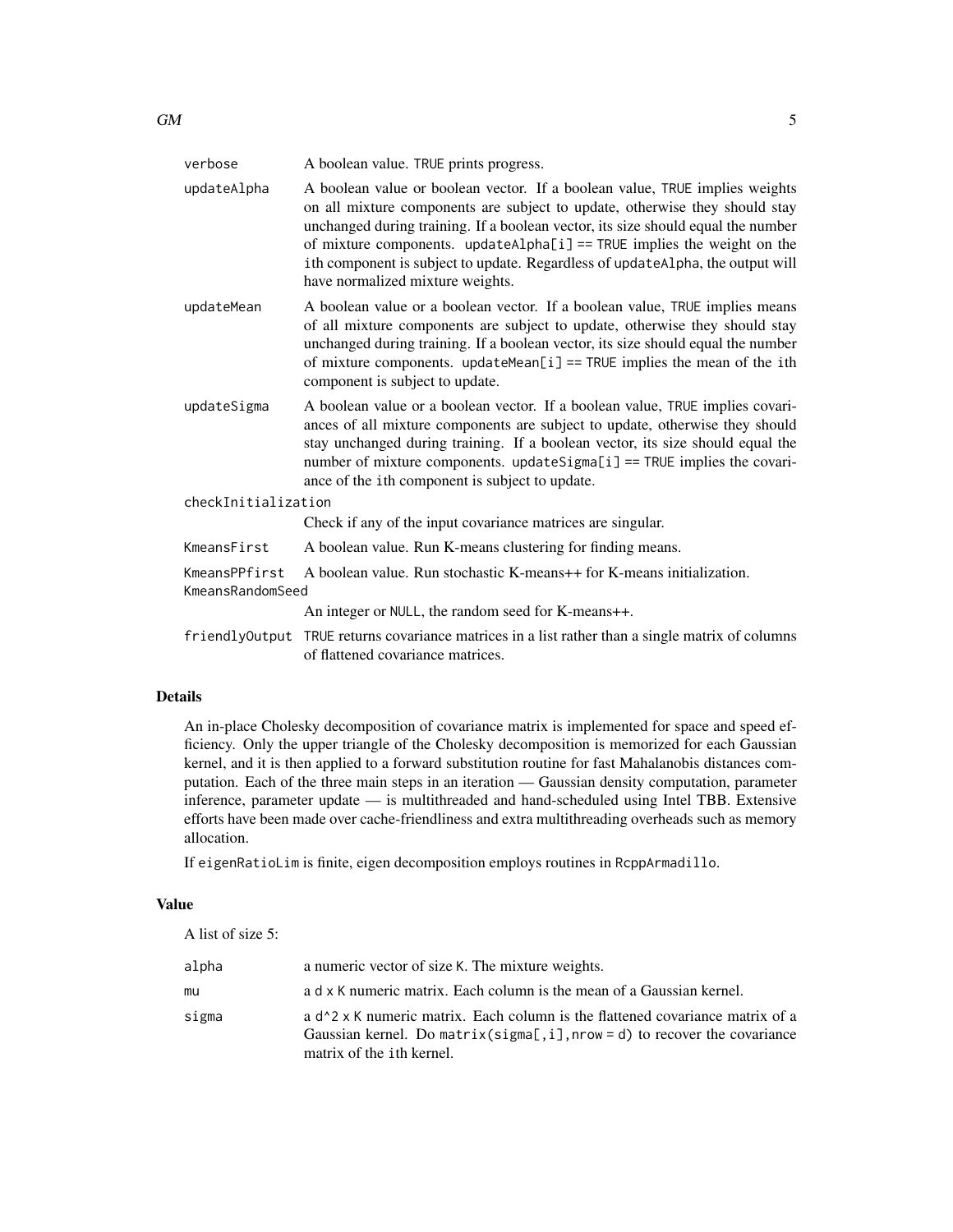| fitted        | a numeric vector of size N. fitted[i] is the probability density of the ith ob-<br>servation given by the mixture model.                            |
|---------------|-----------------------------------------------------------------------------------------------------------------------------------------------------|
| clusterMember | a list of K integer vectors, the hard clustering inferred from the mixture model.<br>Each integer vector contains the indexes of observations in X. |

#### Warning

For one-dimensional data, X should still follow the data structure requirements: a matrix where each column is an observation.

```
# =============================================================================
# Examples below use 1 thread to pass CRAN check. Speed advantage of multiple
# threads will be more pronounced for larger data.
# =============================================================================
# =============================================================================
# Parameterize the iris data. Let the function initialize Gaussian kernels.
# =============================================================================
X = t(iris[1:4])# CRAN check only allows 2 threads at most. Increase `maxCore` for
# acceleration.
gmmRst = GMKMcharlie::GM(X, G = 4L, maxCore = 1L, friendlyOutput = FALSE)str(gmmRst)
# =============================================================================
# Parameterize the iris data given Gaussian kernels.
# =============================================================================
G = 3Ld = nrow(X) # Dimensionality.
alpha = rep(1, G) / Gmu = X[\,, sample(ncol(X), G)] # Sample observations as initial means.
```

```
# Take the average variance and create initial covariance matrices.
meanVarOfEachDim = sum(diag(var(t(X)))) / d
covar = diag(meanVarOfEachDim / G, d)
covars = matrix(rep(as.numeric(covar), G), nrow = d * d)
# Models are sensitive to initialization.
gmmRst2 = GMKMcharlie::GM(
  X, alpha = alpha, mu = mu, sigma = covars, maxCore = 1L,
  friendlyOutput = FALSE)
```

```
str(gmmRst2)
```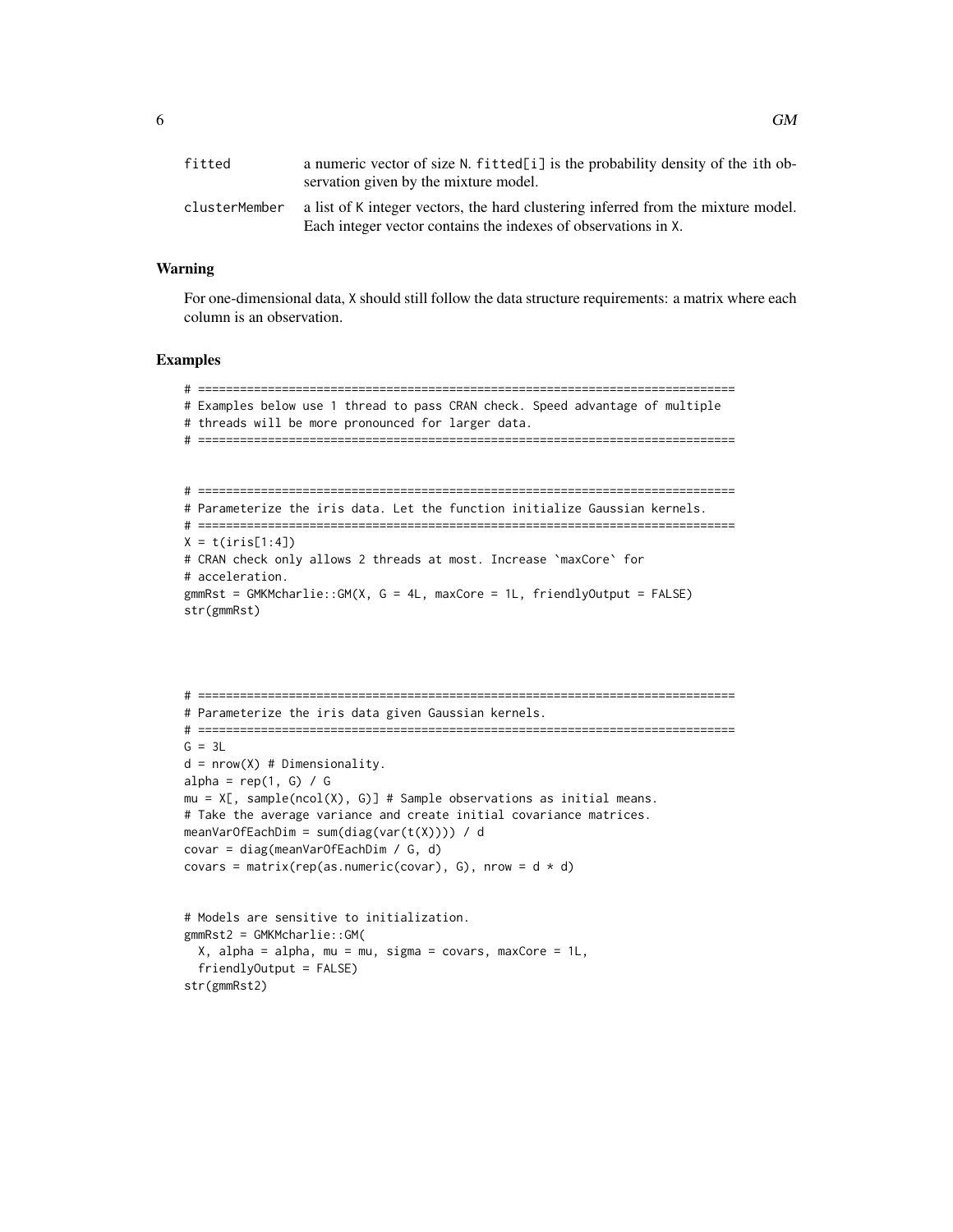```
# =============================================================================
# For fun, fit Rosenbrock function with a Gaussian mixture.
# =============================================================================
set.seed(123)
rosenbrock <- function(x, y) {(1 - x) ^ 2 + 100 * (y - x ^ 2) ^ 2}
N = 2000L
x = runif(N, -2, 2)y = runif(N, -1, 3)z = rosenbrock(x, y)
X = \text{rbind}(x, y)Xw = z * (N / sum(z)) # Weights on observations should sum up to N.
gmmFit = GMKMcharlie::GM(X, Xw = Xw, G = 5L, maxCore = 1L, verbose = FALSE,friendlyOutput = FALSE)
oldpar = par()$mfrow
par(mfrow = c(1, 2))plot3D::points3D(x, y, z, pch = 20)plot3D::points3D(x, y, gmmFit$fitted, pch = 20)
par(mfrow = oldpar)
```

```
# =============================================================================
# For fun, fit a 3D spiral distribution.
# =============================================================================
N = 2000
t = runif(N) ^ 2 * 15
x = cos(t) + rnorm(N) * 0.1y = sin(t) + rnorm(N) * 0.1z = t + \text{norm}(N) * 0.1X = \text{rbind}(x, y, z)d = 3LG = 10LgmmFit = GMKMcharlie::GM(X, G = G, maxCore = 1L, verbose = FALSE,KmeansFirst = TRUE, KmeansPPfirst = TRUE, KmeansRandomSeed = 42,
  friendlyOutput = TRUE)
# Sample N points from the Gaussian mixture.
ns = as.integer(round(N * gmmFit$alpha))
sampledPoints = list()
for(i in 1:G)
{
  sampledPoints[[i]] = MASS::mvrnorm(
    ns[i], mu = gmmFit$mu[, i], Sigma = matrix(gmmFit$sigma[[i]], nrow = d))
}
sampledPoints =
  matrix(unlist(lapply(sampledPoints, function(x) t(x))), nrow = d)
```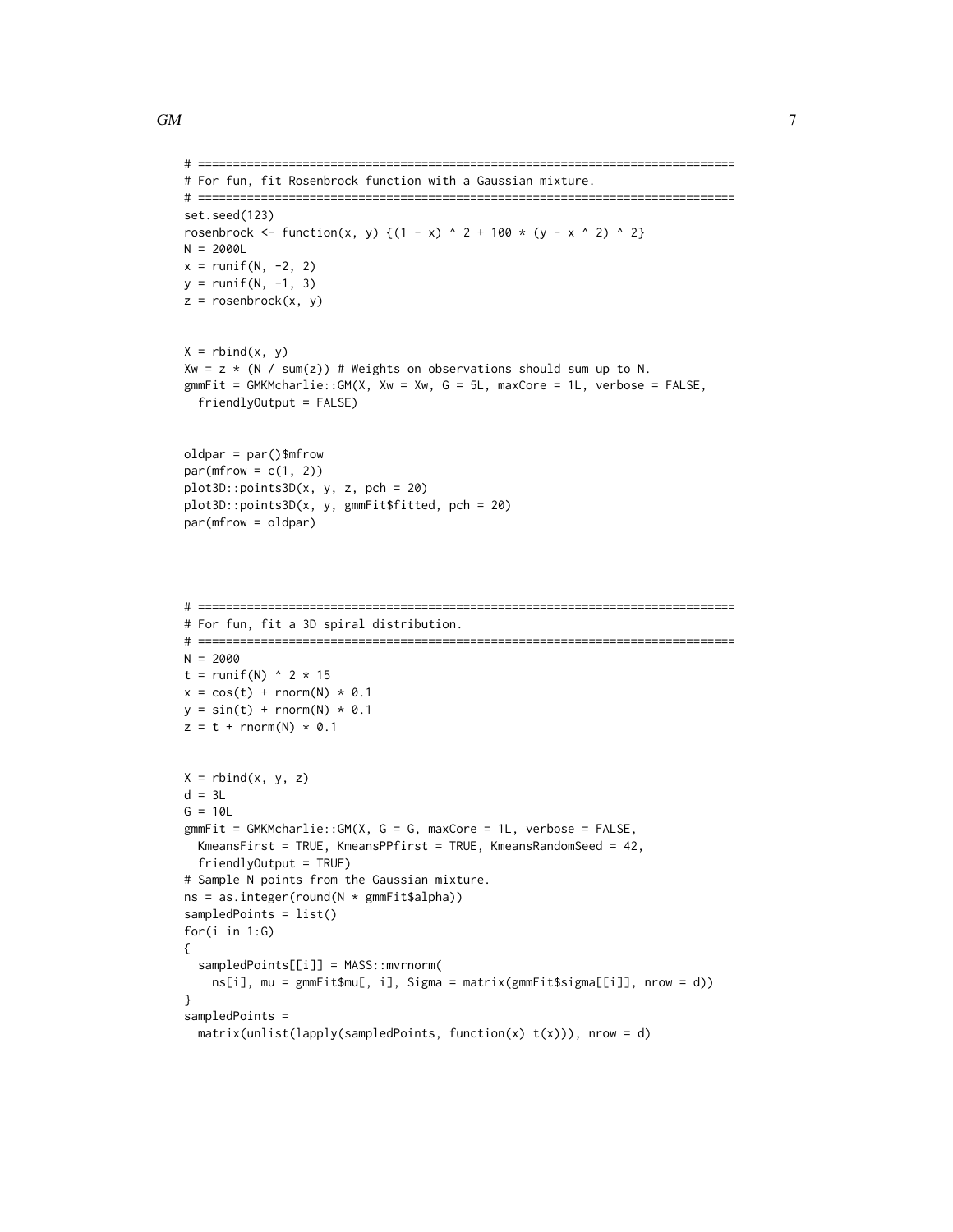```
# Plot the original data and the samples from the mixture model.
oldpar = par()$mfrow
par(mfrow = c(1, 2))plot3D::points3D(x, y, z, pch = 20)plot3D::points3D(x = sampledPoints[1, ],
                 y = sampledPoints[2, ],
                 z = sampledPoints[3, ], pch = 20)
par(mfrow = oldpar)
```

```
# =============================================================================
# For fun, fit a 3D spiral distribution. Fix parameters at random.
# =============================================================================
N = 2000
t = runif(N) \land 2 \star 15
x = cos(t) + rnorm(N) * 0.1y = sin(t) + rnorm(N) * 0.1z = t + \text{norm}(N) * 0.1X = \text{rbind}(x, y, z); dimnames(X) = NULL
d = 3LG = 10Lmu = X[, sample(ncol(X), G]s = matrix(rep(as.numeric(cov(t(X))), G), ncol = G)alpha = rep(1 / G, G)updateAlpha = sample(c(TRUE, FALSE), G, replace = TRUE)
updateMean = sample(c(TRUE, FALSE), G, replace = TRUE)
updateSigma = sample(c(TRUE, FALSE), G, replace = TRUE)
gmmFit = GMKMcharlie::GM(X, alpha = alpha, mu = mu, sigma = s, G = G,maxCore = 2, verbose = FALSE,
                         updateAlpha = updateAlpha,
                         updateMean = updateMean,
                         updateSigma = updateSigma,
                          convergenceEPS = 1e-5, alphaEPS = 1e-8,
                          friendlyOutput = TRUE)
```
GMcw *Multithreaded component-wise Gaussian mixture trainer*

# Description

The component-wise variant of GM().

#### Usage

GMcw(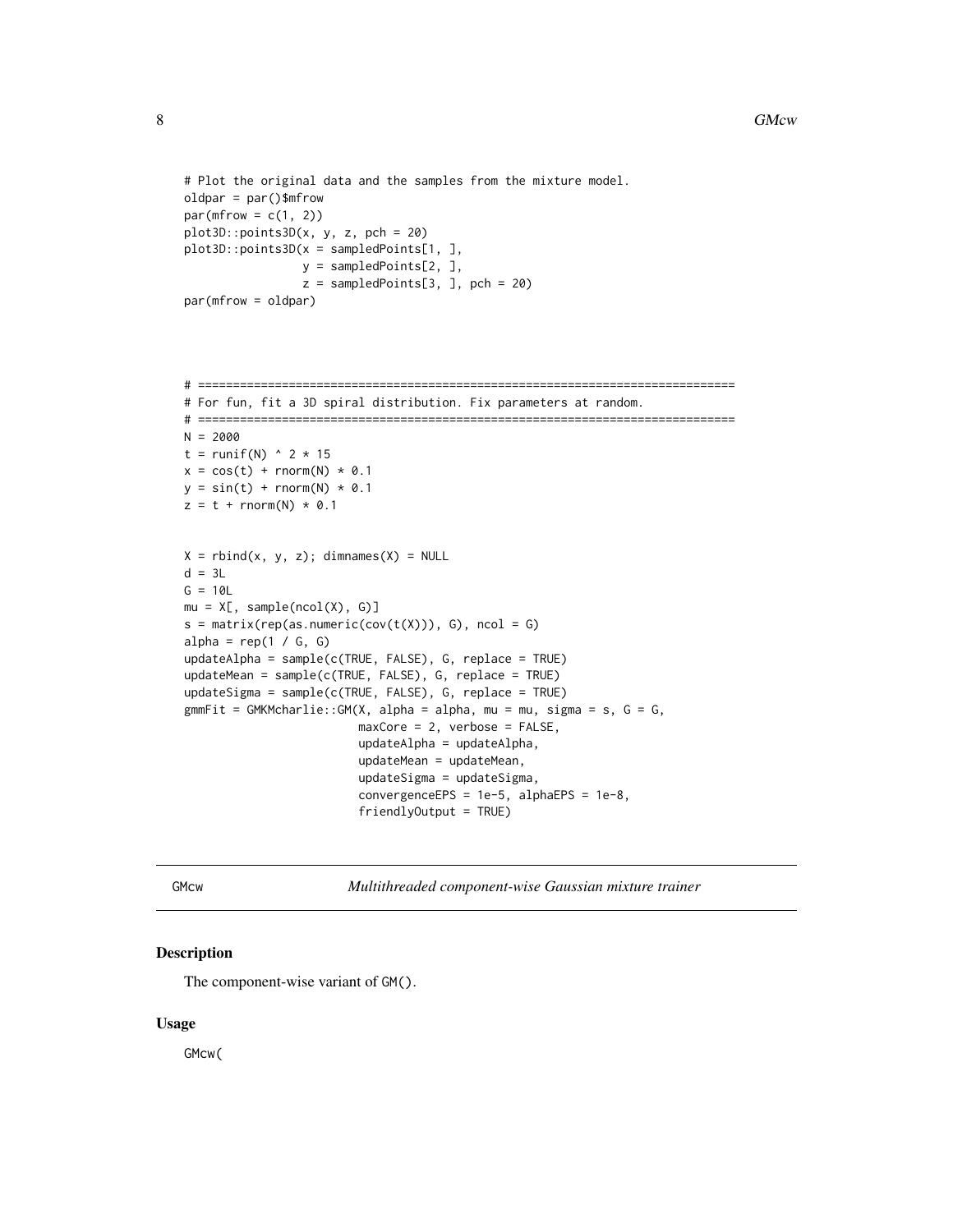GMcw 99

```
X,
Xw = rep(1, ncol(X)),alpha = numeric(0),
mu = matrix(ncol = 0, nrow = 0),sigma = matrix(ncol = 0, nrow = 0),
G = 5L,convergenceEPS = 1e-05,
alphaEPS = 0,
eigenRatioLim = Inf,
maxIter = 1000L,maxCore = 7L,
tlimit = 3600,
verbose = TRUE
)
```

| χ             | A d x N numeric matrix where N is the number of observations — each column is<br>an observation, and d is the dimensionality. Column-observation representation<br>promotes cache locality.                                                                                                                                  |
|---------------|------------------------------------------------------------------------------------------------------------------------------------------------------------------------------------------------------------------------------------------------------------------------------------------------------------------------------|
| Xw            | A numeric vector of size N. $Xw[i]$ is the weight on observation $X[i]$ . Users<br>should normalize Xw such that the elements sum up to N. Default uniform weights<br>for all observations.                                                                                                                                  |
| alpha         | A numeric vector of size K, the number of Gaussian kernels in the mixture<br>model. alpha are the initial mixture weights and should sum up to 1. Default<br>empty.                                                                                                                                                          |
| mu            | A d $\times$ K numeric matrix. $mu[, i]$ is the initial mean for the ith Gaussian kernel.<br>Default empty matrix.                                                                                                                                                                                                           |
| sigma         | A d <sup><math>\lambda</math></sup> 2 x K numeric matrix. Each column represents a flattened d x d initial co-<br>variance matrix of the ith Gaussian kernel. In R, as . numeric (aMatrix) gives<br>the flattened version of aMatrix. Covariance matrix of each Gaussian kernel<br>MUST be positive-definite. Default empty. |
| G             | An integer. If at least one of the parameters alpha, mu, sigma are empty, the<br>program will initialize G Gaussian kernels via K-means++ deterministic initial-<br>ization. See KMppIni(). Otherwise G is ignored. Default 5.                                                                                               |
|               | convergenceEPS A numeric value. If the average change of all parameters in the mixture model<br>is below convergenceEPS relative to those in the pervious iteration, the pro-<br>gram ends. Checking convergence this way is faster than recomputing the log-<br>likelihood every iteration. Default 1e-5.                   |
| alphaEPS      | A numeric value. During training, if any Gaussian kernel's weight is no greater<br>than alphaEPS, the kernel is deleted. Default 0.                                                                                                                                                                                          |
| eigenRatioLim | A numeric value. During training, if any Gaussian kernel's max:min eigen value<br>ratio exceeds eigenRatioLim, the kernel is treated as degenerate and deleted.<br>Thresholding eigen ratios is in the interest of minimizing the effect of degenerate<br>kernels in an early stage. Default Inf.                            |
| maxIter       | An integer, the maximal number of iterations.                                                                                                                                                                                                                                                                                |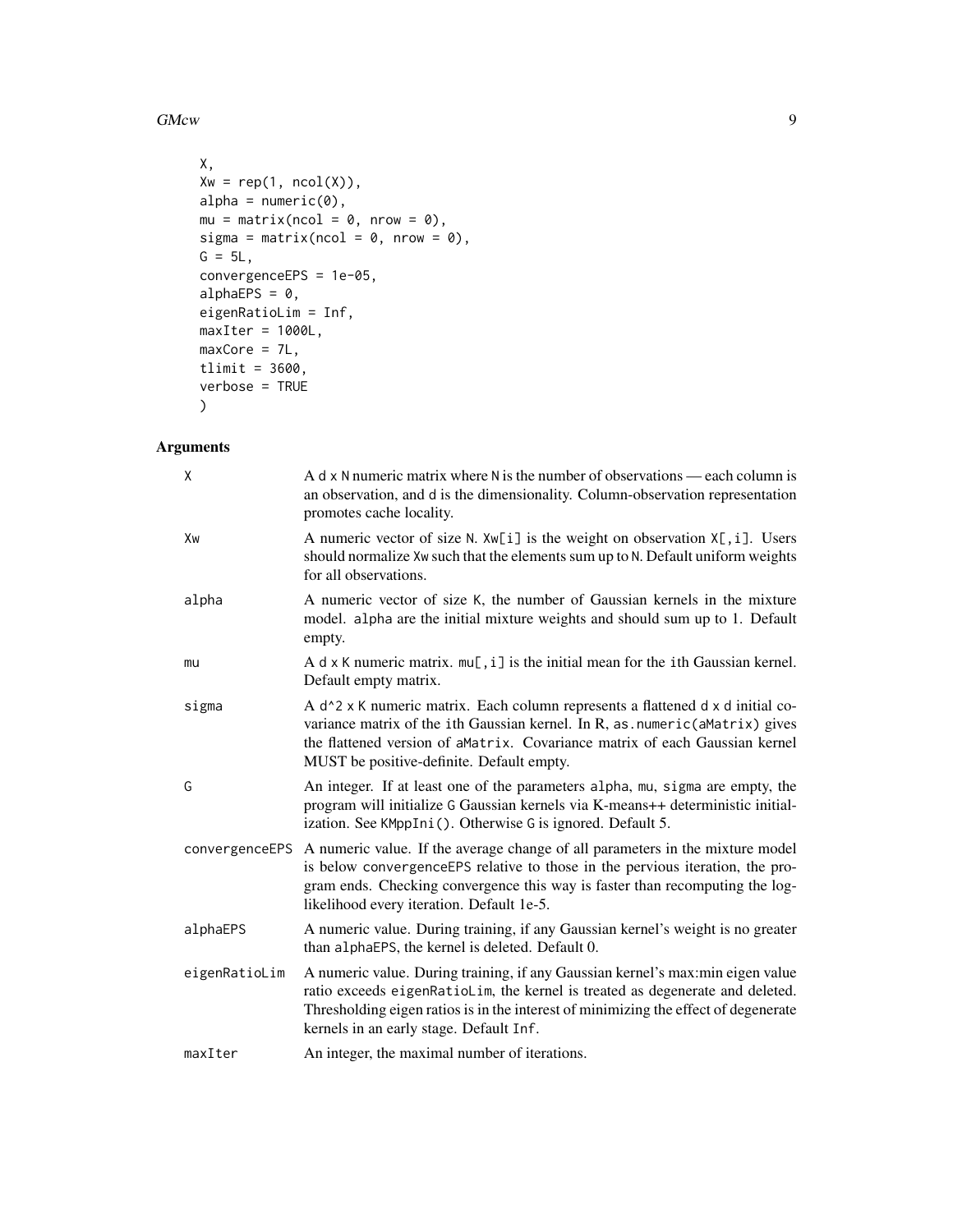| maxCore | An integer. The maximal number of threads to invoke. Should be no more than |
|---------|-----------------------------------------------------------------------------|
|         | the total number of logical processors on machine. Default 7.               |
| tlimit  | A numeric value. The program exits with the current model in the seconds.   |
| verbose | A boolean value. TRUE prints progress.                                      |

# Details

Relevant details can be found in GM(). In GMcw(), an update of any Gaussian kernel triggers the update of the underlying weighing matrix that directs the update of all Gaussian kernels. Only after that the next Gaussian kernel is updated. See references.

In the actual implementation, the  $N \times K$  weighing matrix WEI does not exist in memory. An  $N \times K$ density matrix DEN instead stores each Gaussian kernel's probability density at every observation in X. Mathematically, the ith column of WEI equals DEN's ith column divided by the row sum RS. RS is a vector of size N and is memorized and updated responding to the update of each Gaussian kernel: before updating the ith kernel, the algorithm subtracts the ith column of DEN from RS; after the kernel is updated and the probability densities are recomputed, the algorithm adds back the ith column of DEN to RS. Now, to update the i+1th Gaussian kernel, we can divide the i+1th column of DEN by RS to get the weighing coefficients.

The above implementation makes the component-wise trainer comparable to the classic one in terms of speed. The component-wise trainer is a key component in Figuredo  $\&$  jain's MML (minimum message length) mixture model trainer to avoid premature deaths of the Gaussian kernels.

#### Value

A list of size 5:

| alpha         | a numeric vector of size K. The mixture weights.                                                                                                                                                                |
|---------------|-----------------------------------------------------------------------------------------------------------------------------------------------------------------------------------------------------------------|
| mu            | a d x K numeric matrix. Each column is the mean of a Gaussian kernel.                                                                                                                                           |
| sigma         | a d <sup>2</sup> x K numeric matrix. Each column is the flattened covariance matrix of a<br>Gaussian kernel. Do matrix( $signa$ [, i], nrow = d) to recover the covariance<br>matrix of the <i>i</i> th kernel. |
| fitted        | a numeric vector of size N. fitted[i] is the probability density of the ith ob-<br>servation given by the mixture model.                                                                                        |
| clusterMember | a list of K integer vectors, the hard clustering inferred from the mixture model.<br>Each integer vector contains the indexes of observations in X.                                                             |

#### Warning

For one-dimensional data, X should still follow the data structure requirements: a matrix where each column is an observation.

#### References

Celeux, Gilles, et al. "A Component-Wise EM Algorithm for Mixtures." Journal of Computational and Graphical Statistics, vol. 10, no. 4, 2001, pp. 697-712. JSTOR, www.jstor.org/stable/1390967.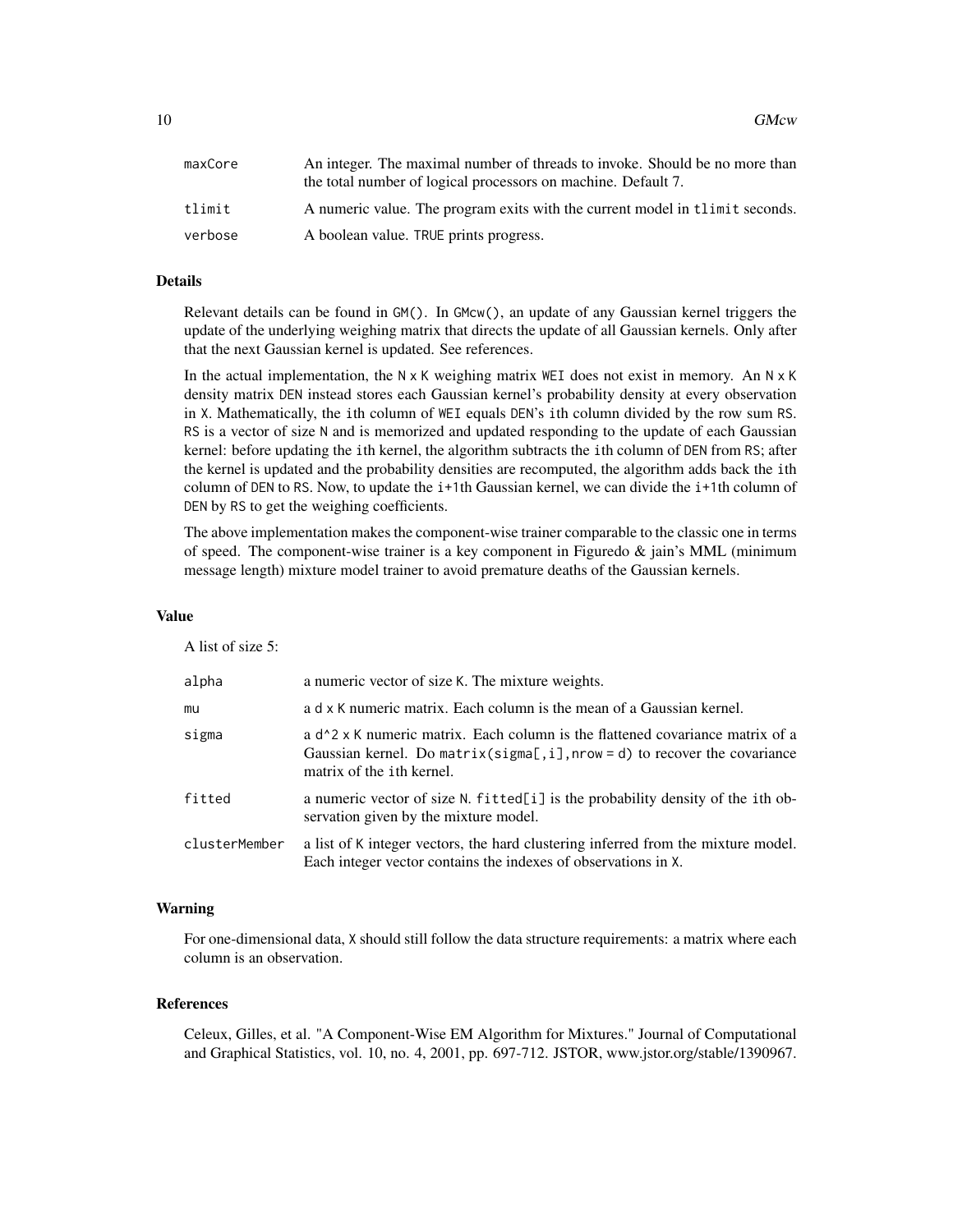#### $G$ Mcw  $11$

```
# =============================================================================
# Examples below use 1 thread to pass CRAN check. Speed advantage of multiple
# threads will be more pronounced for larger data.
# =============================================================================
# =============================================================================
# Parameterize the iris data. Let the function initialize Gaussian kernels.
# =============================================================================
X = t(iris[1:4])# CRAN check only allows 2 threads at most. Increase `maxCore` for
# acceleration.
gmmRst = GMKMcharlie::GMcw(X, G = 3L, maxCore = 1L)str(gmmRst)
# =============================================================================
# Parameterize the iris data given Gaussian kernels.
# =============================================================================
G = 3Ld = nrow(X) # Dimensionality.
alpha = rep(1, G) / G
mu = X[, sample(ncol(X), G)] # Sample observations as initial means.
# Take the average variance and create initial covariance matrices.
meanVarOfEachDim = sum(diag(var(t(X)))) / d
covar = diag(meanVarOfEachDim / G, d)
covars = matrix(rep(as.numeric(covar), G), nrow = d * d)
# Models could be different given a different initialization.
gmmRst2 = GMKMcharlie::GMcw(
  X, alpha = alpha, mu = mu, sigma = covars, maxCore = 1L)
str(gmmRst2)
# =============================================================================
# For fun, fit Rosenbrock function with a Gaussian mixture.
# =============================================================================
set.seed(123)
rosenbrock <- function(x, y) {(1 - x) ^ 2 + 100 * (y - x ^ 2) ^ 2}
N = 2000Lx = runif(N, -2, 2)y = runif(N, -1, 3)z = rosenbrock(x, y)
X = \text{rbind}(x, y)
```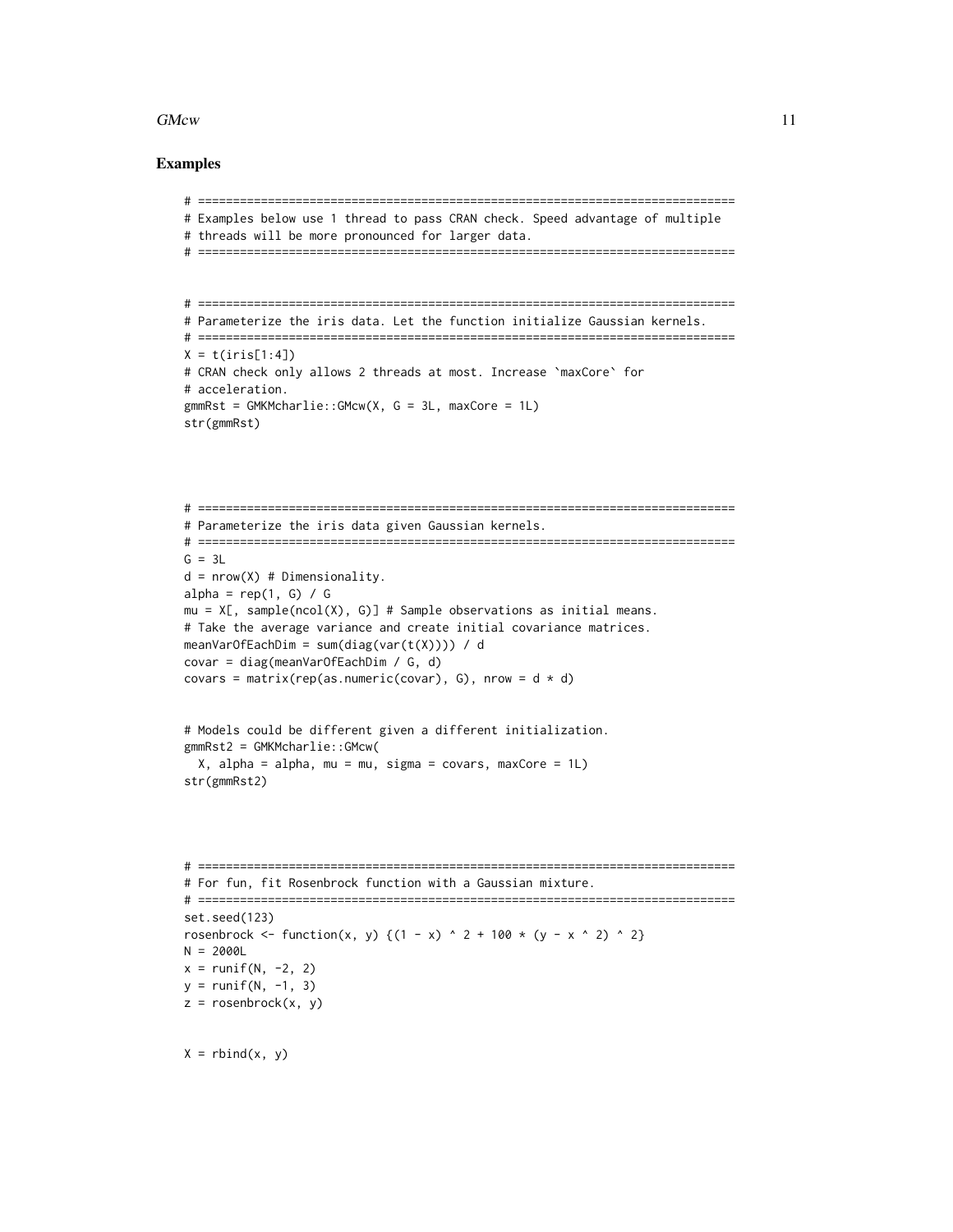```
Xw = z * (N / sum(z)) # Weights on observations should sum up to N.
gmmFit = GMKMcharlie::GMcw(X, Xw = Xw, G = 5L, maxCore = 1L, verbose = FALSE)oldpar = par()$mfrow
par(mfrow = c(1, 2))plot3D::points3D(x, y, z, pch = 20)plot3D::points3D(x, y, gmmFit$fitted, pch = 20)
par(mfrow = oldpar)
```

```
# =============================================================================
# For fun, fit a 3D spiral distribution.
# =============================================================================
N = 2000
t = runif(N) \land 2 \star 15
x = cos(t) + rnorm(N) * 0.1y = sin(t) + rnorm(N) * 0.1z = t + \text{norm}(N) * 0.1X = \text{rbind}(x, y, z)d = 3LG = 10LgmmFit = GMKMcharlie::GMcw(X, G = G, maxCore = 1L, verbose = FALSE)# Sample N points from the Gaussian mixture.
ns = as.integer(round(N * gmmFit$alpha))
sampledPoints = list()
for(i in 1L : G{
  sampledPoints[[i]] = MASS::mvrnorm(
    ns[i], mu = gmmFit$mu[, i], Sigma = matrix(gmmFit$sigma[, i], nrow = d))
}
sampledPoints =
  matrix(unlist(lapply(sampledPoints, function(x) t(x))), nrow = d)
# Plot the original data and the samples from the mixture model.
oldpar = par()$mfrow
par(mfrow = c(1, 2))plot3D::points3D(x, y, z, pch = 20)
plot3D::points3D(x = sampledPoints[1, ],
                 y = sampledPoints[2, ],
                 z = sampledPoints[3, ],
                 pch = 20)
par(mfrow = oldpar)
```
GMfj *Multithreaded minimum message length Gaussian mixture trainer*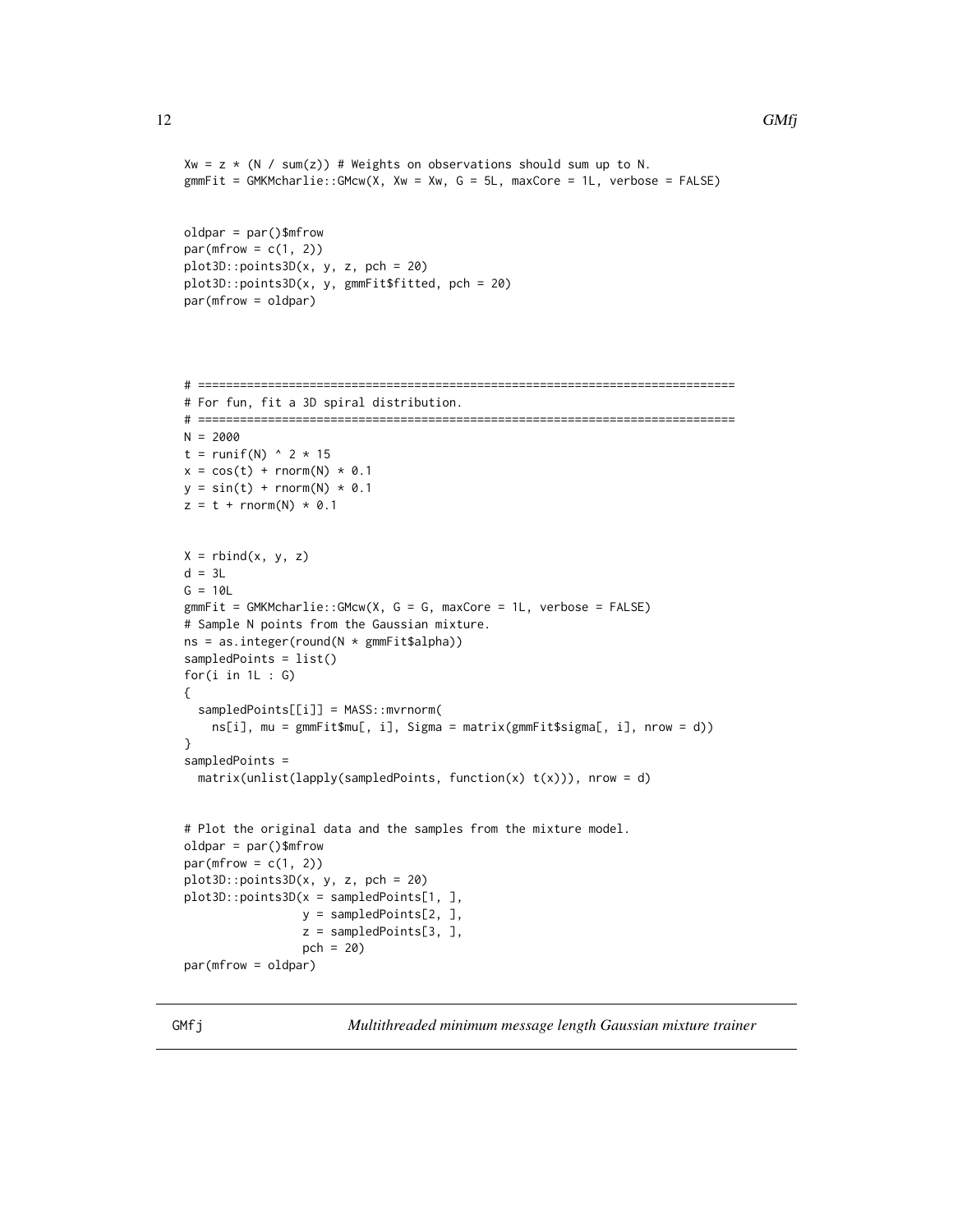#### $GMf$  13

# Description

Figueiredo and Jain's Gaussian mixture trainer with all options in GM().

# Usage

```
GMfj(
 X,
 Xw = rep(1, ncol(X)),alpha = numeric(0),
 mu = matrix(ncol = 0, nrow = 0),
  sigma = matrix(ncol = 0, nrow = 0),
 G = 5L,Gmin = 2L,
  convergenceEPS = 1e-05,
  alphaEPS = 0,
 eigenRatioLim = Inf,
 maxIter = 1000L,maxCore = 7L,
  tlimit = 3600,
  verbose = TRUE
  \mathcal{L}
```

| X              | A $d \times N$ numeric matrix where N is the number of observations — each column is<br>an observation, and d is the dimensionality. Column-observation representation<br>promotes cache locality.                                                                                                                            |
|----------------|-------------------------------------------------------------------------------------------------------------------------------------------------------------------------------------------------------------------------------------------------------------------------------------------------------------------------------|
| Xw             | A numeric vector of size N. $Xw[i]$ is the weight on observation $X[i]$ . Users<br>should normalize Xw such that the elements sum up to N. Default uniform weights<br>for all observations.                                                                                                                                   |
| alpha          | A numeric vector of size K, the number of Gaussian kernels in the mixture<br>model. alpha are the initial mixture weights and should sum up to 1. Default<br>empty.                                                                                                                                                           |
| mu             | A d $\times$ K numeric matrix. $mu[, i]$ is the initial mean for the ith Gaussian kernel.<br>Default empty.                                                                                                                                                                                                                   |
| sigma          | A d <sup><math>\lambda</math></sup> 2 x K numeric matrix. Each column represents a flattened d x d initial co-<br>variance matrix of the ith Gaussian kernel. In R, as . numeric (aMatrix) gives<br>the flattened version of a Matrix. Covariance matrix of each Gaussian kernel<br>MUST be positive-definite. Default empty. |
| G              | An integer. If at least one of the parameters alpha, mu, sigma are empty, the<br>program will initialize G Gaussian kernels via K-means++ deterministic initial-<br>ization. See KMppIni (). Otherwise G is ignored. Default 5.                                                                                               |
| Gmin           | An integer. The final model should have at least Gmin kernels.                                                                                                                                                                                                                                                                |
| convergenceEPS | A numeric value. If the average change of all parameters in the mixture model<br>is below convergenceEPS relative to those in the pervious iteration, the pro-<br>gram ends. Checking convergence this way is faster than recomputing the log-<br>likelihood every iteration. Default 1e-5.                                   |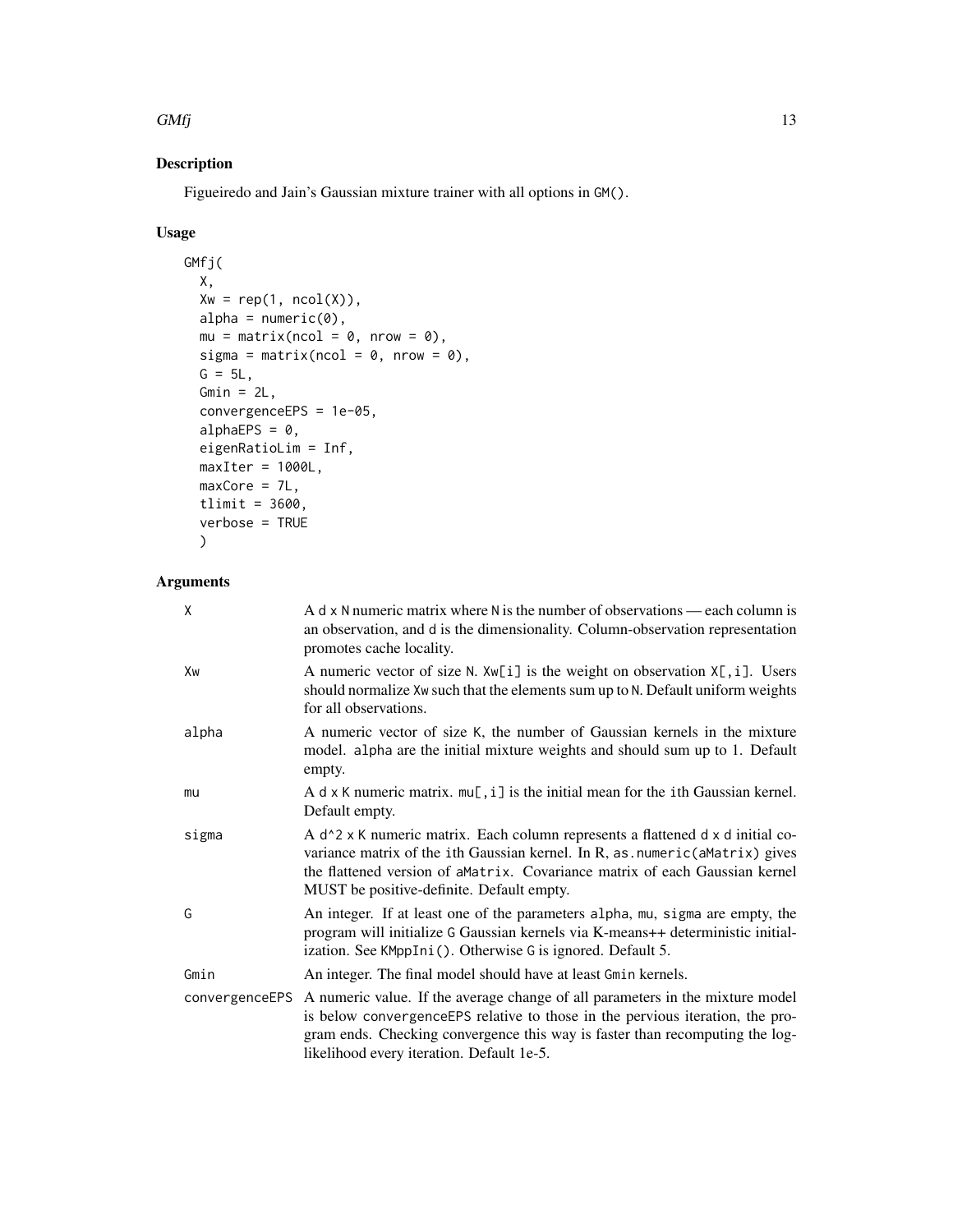| alphaEPS      | A numeric value. During training, if any Gaussian kernel's weight is no greater<br>than alphaEPS, the kernel is deleted. Default 0.                                                                                                                                                                |
|---------------|----------------------------------------------------------------------------------------------------------------------------------------------------------------------------------------------------------------------------------------------------------------------------------------------------|
| eigenRatioLim | A numeric value. During training, if any Gaussian kernel's max: min eigen value<br>ratio exceeds eigenRatioLim, the kernel is treated as degenerate and deleted.<br>Thresholding eigen ratios is in the interest of minimizing the effect of degenerate<br>kernels in an early stage. Default Inf. |
| maxIter       | An integer, the maximal number of iterations.                                                                                                                                                                                                                                                      |
| maxCore       | An integer. The maximal number of threads to invoke. Should be no more than<br>the total number of logical processors on machine. Default 7.                                                                                                                                                       |
| tlimit        | A numeric value. The program exits with the current model in the seconds.                                                                                                                                                                                                                          |
| verbose       | A boolean value. TRUE prints progress.                                                                                                                                                                                                                                                             |

# Details

Although heavily cited, the paper has some misleading information and the algorithm's performance does not live up to its reputation. See <https://stats.stackexchange.com/questions/423935/figueiredoand-jains-gaussian-mixture-em-convergence-criterion>. Nevertheless, it is a worthwhile algorithm to try in practice.

# Value

A list of size 5:

| alpha         | a numeric vector of size K. The mixture weights.                                                                                                                                                                |
|---------------|-----------------------------------------------------------------------------------------------------------------------------------------------------------------------------------------------------------------|
| mu            | a d x K numeric matrix. Each column is the mean of a Gaussian kernel.                                                                                                                                           |
| sigma         | a d <sup>2</sup> x K numeric matrix. Each column is the flattened covariance matrix of a<br>Gaussian kernel. Do matrix( $signa$ [, i], nrow = d) to recover the covariance<br>matrix of the <i>i</i> th kernel. |
| fitted        | a numeric vector of size N. fitted[i] is the probability density of the ith ob-<br>servation given by the mixture model.                                                                                        |
| clusterMember | a list of K integer vectors, the hard clustering inferred from the mixture model.<br>Each integer vector contains the indexes of observations in X.                                                             |

# Warning

For one-dimensional data, X should still follow the data structure requirements: a matrix where each column is an observation.

#### References

Mario A.T. Figueiredo & Anil K. Jain (2002): "Unsupervised learning of finite mixture models." IEEE Transactions on Pattern Analysis and Machine Intelligence 24(3): 381-396.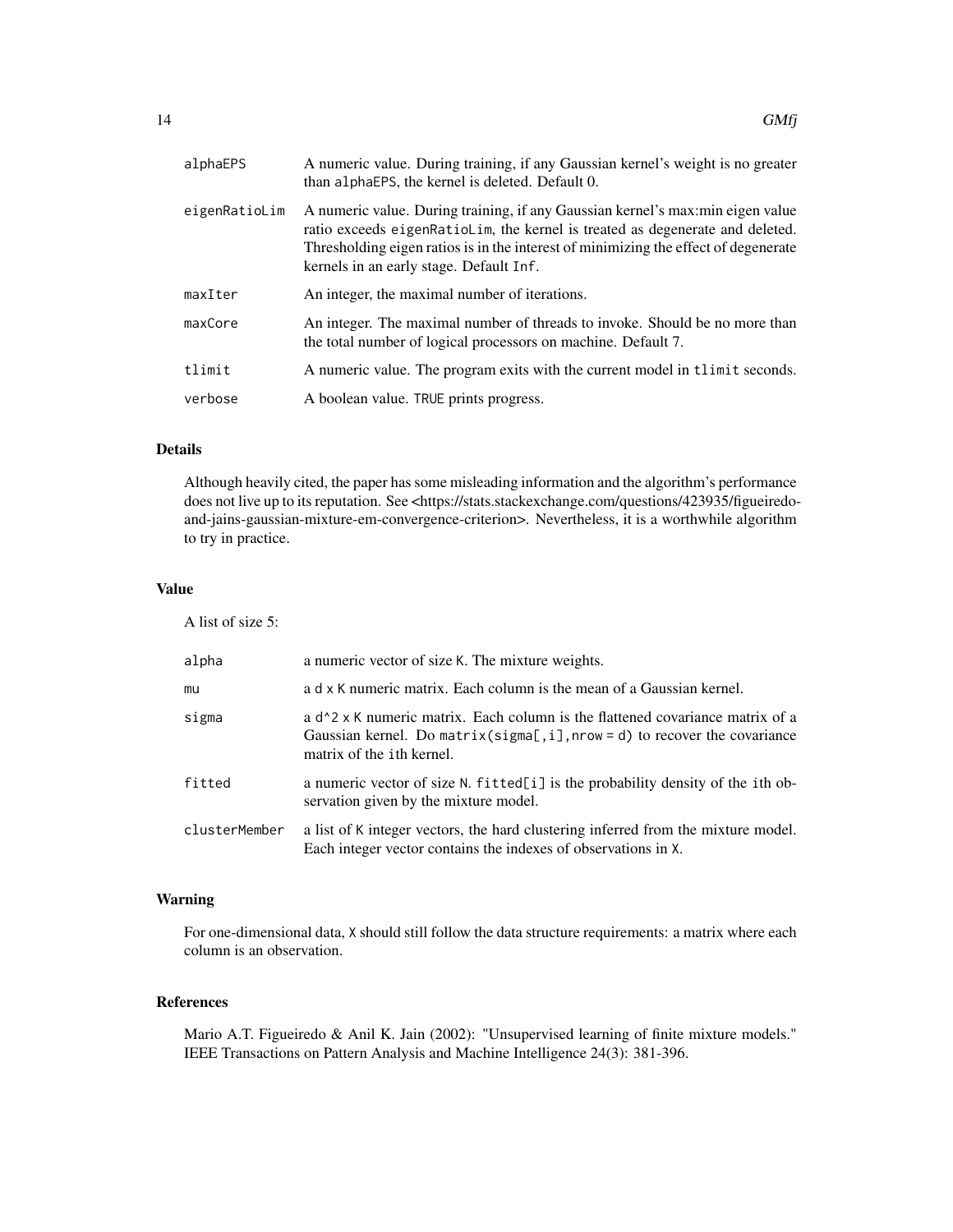#### $GMf$  15

```
# =============================================================================
# Examples below use 1 thread to pass CRAN check. Speed advantage of multiple
# threads will be more pronounced for larger data.
# =============================================================================
# =============================================================================
# Parameterize the iris data. Let the function initialize Gaussian kernels.
# =============================================================================
X = t(iris[1:4])# CRAN check only allows 2 threads at most. Increase `maxCore` for
# acceleration.
system.time({gmmRst = GMKMcharlie::GMfj(
  X, G = 25L, Gmin = 2L, maxCore = 1L, verbose = FALSE)str(gmmRst)
# =============================================================================
# Parameterize the iris data given Gaussian kernels.
# =============================================================================
G = 25Ld = nrow(X) # Dimensionality.
alpha = rep(1, G) / Gmu = X[, sample(ncol(X), G)] # Sample observations as initial means.
# Take the average variance and create initial covariance matrices.
meanVarOfEachDim = sum(diag(var(t(X)))) / d
covar = diag(meanVarOfEachDim / G, d)
covars = matrix(rep(as.numeric(covar), G), nrow = d * d)
# Models are sensitive to initialization.
system.time({gmmRst2 = GMKMcharlie::GMfj(
  X, alpha = alpha, mu = mu, sigma = covars, maxCore = 1L, verbose = FALSE)})
str(gmmRst2)
# =============================================================================
# For fun, fit Rosenbrock function with a Gaussian mixture.
# =============================================================================
set.seed(123)
rosenbrock <- function(x, y) {(1 - x) ^ 2 + 100 * (y - x ^ 2) ^ 2}
N = 2000L
x = runif(N, -2, 2)y = runif(N, -1, 3)z = rosenbrock(x, y)
```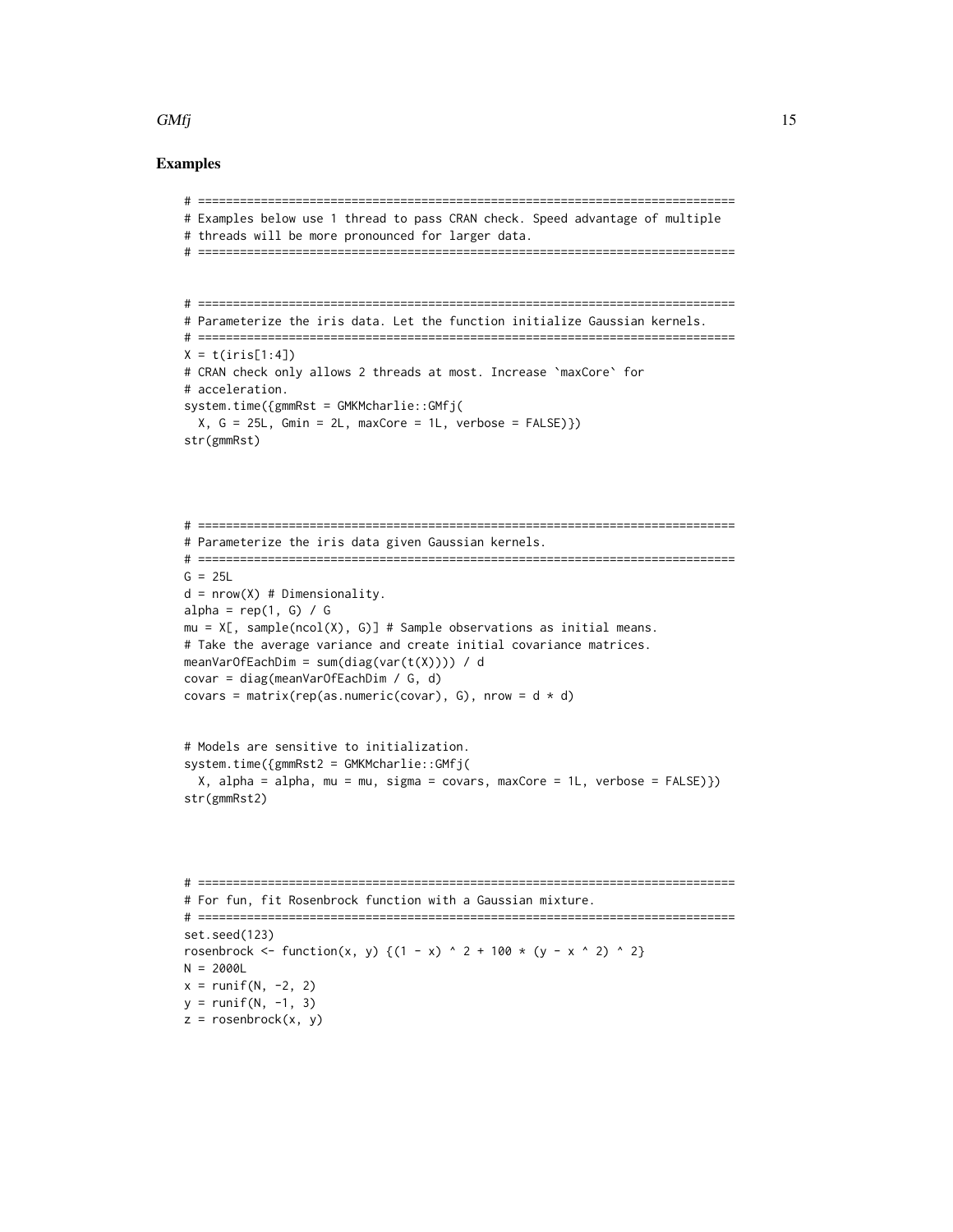```
X = \text{rbind}(x, y)Xw = z * (N / sum(z)) # Weights on observations should sum up to N.
system.time({gmmFit = GMKMcharlie::GMfj(
  X, Xw = Xw, G = 5L, maxCore = 1L, verbose = FALSE})oldpar = par()$mfrow
par(mfrow = c(1, 2))plot3D::points3D(x, y, z, pch = 20)
plot3D::points3D(x, y, gmmFit$fitted, pch = 20)
par(mfrow = oldpar)
# =============================================================================
# For fun, fit a 3D spiral distribution.
# =============================================================================
N = 2000
t = runif(N) \land 2 \star 15
x = cos(t) + rnorm(N) * 0.1y = sin(t) + rnorm(N) * 0.1z = t + \text{norm}(N) * 0.1X = rbind(x, y, z)
d = 3LG = 10Lsystem.time({gmmFit = GMKMcharlie::GMfj(
 X, G = G, maxCore = 1L, verbose = FALSE})# Sample N points from the Gaussian mixture.
ns = as.integer(round(N * gmmFit$alpha))
sampledPoints = list()
for(i in 1L : G)
{
  sampledPoints[[i]] = MASS::mvrnorm(
    ns[i], mu = gmmFit$mu[, i], Sigma = matrix(gmmFit$sigma[, i], nrow = d))
}
sampledPoints =
  matrix(unlist(lapply(sampledPoints, function(x) t(x))), nrow = d)
# Plot the original data and the samples from the mixture model.
oldpar = par()$mfrow
par(mfrow = c(1, 2))plot3D::points3D(x, y, z, pch = 20)
plot3D::points3D(x = sampledPoints[1, ],
                 y = sampledPoints[2, ],
                 z = sampledPoints[3, ], pch = 20)
```

```
par(mfrow = oldpar)
```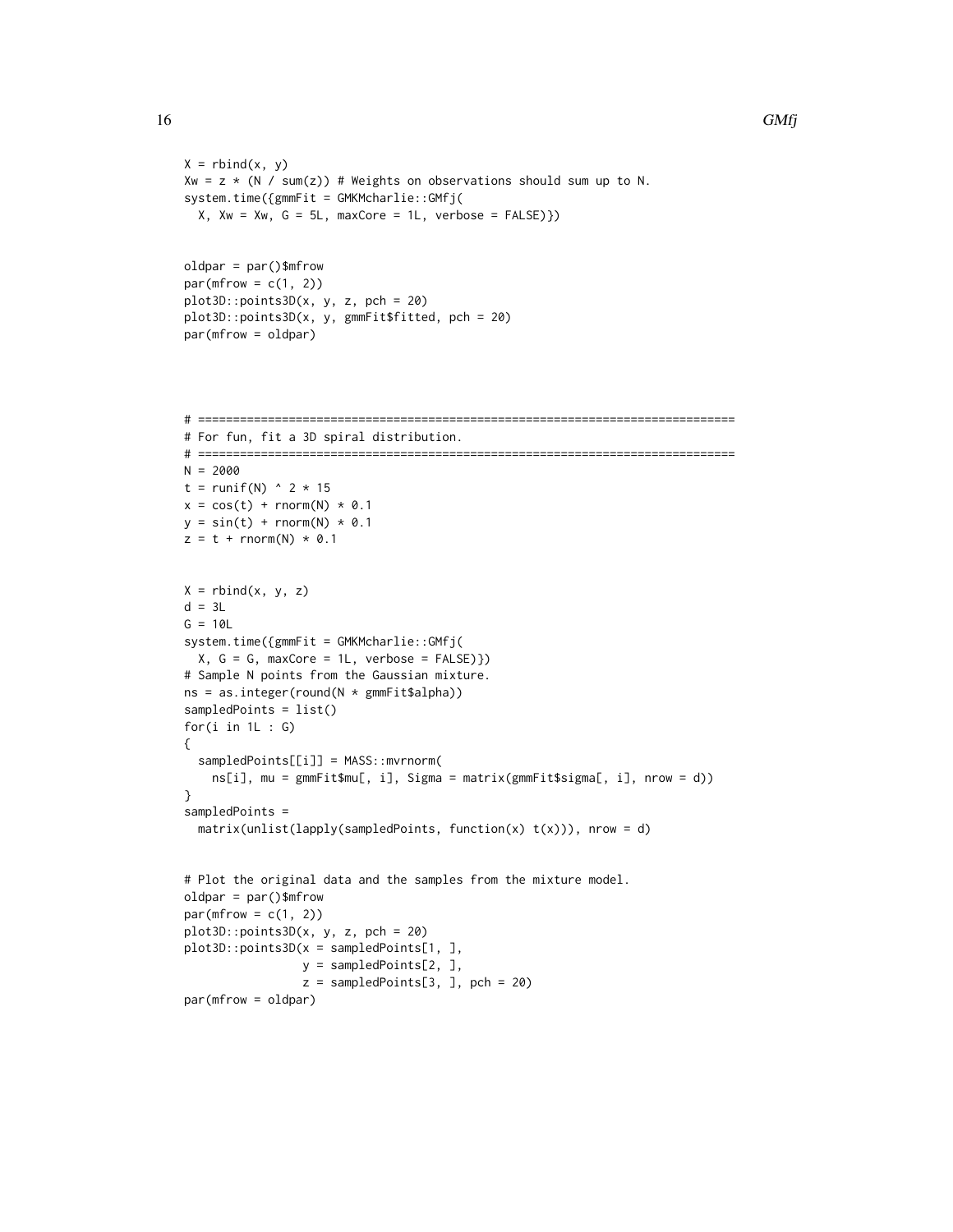## <span id="page-16-0"></span>Description

Multithreaded weighted Minkowski and spherical K-means via Lloyd's algorithm over dense representation of data.

## Usage

```
KM(
  X,
  centroid,
  Xw = rep(1, ncol(X)),minkP = 2,
  maxIter = 100L,maxCore = 7L,
  verbose = TRUE
  \mathcal{L}
```
# Arguments

| Χ        | A d $\times$ N numeric matrix where N is the number of data points — each column is<br>an observation, and d is the dimensionality. Column-observation representation<br>promotes cache locality.                               |
|----------|---------------------------------------------------------------------------------------------------------------------------------------------------------------------------------------------------------------------------------|
| centroid | A d x K numeric matrix where K is the number of clusters. Each column repre-<br>sents a cluster center.                                                                                                                         |
| Xw       | A numeric vector of size N. $Xw[i]$ is the weight on observation $X[i]$ . Users<br>should normalize Xw such that the elements sum up to N. Default uniform weights<br>for all observations.                                     |
| minkP    | A numeric value or a character string. If numeric, minkP is the power p in the<br>definition of Minkowski distance. If character string, "max" implies Chebyshev<br>distance, "cosine" implies cosine dissimilarity. Default 2. |
| maxIter  | An integer. The maximal number of iterations. Default 100.                                                                                                                                                                      |
| maxCore  | An integer. The maximal number of threads to invoke. No more than the total<br>number of logical processors on machine. Default 7.                                                                                              |
| verbose  | A boolean value. TRUE prints progress.                                                                                                                                                                                          |

# Details

Implementation highlights include:

(i) In Minkowski distance calculation, integer power no greater than 30 uses multiplications. Fractional powers or powers above 30 call std::pow().

(ii) Multithreaded observation-centroid distance calculations. Distances are memorized to avoid unnecessary recomputations if centroids did not change in the last iteration.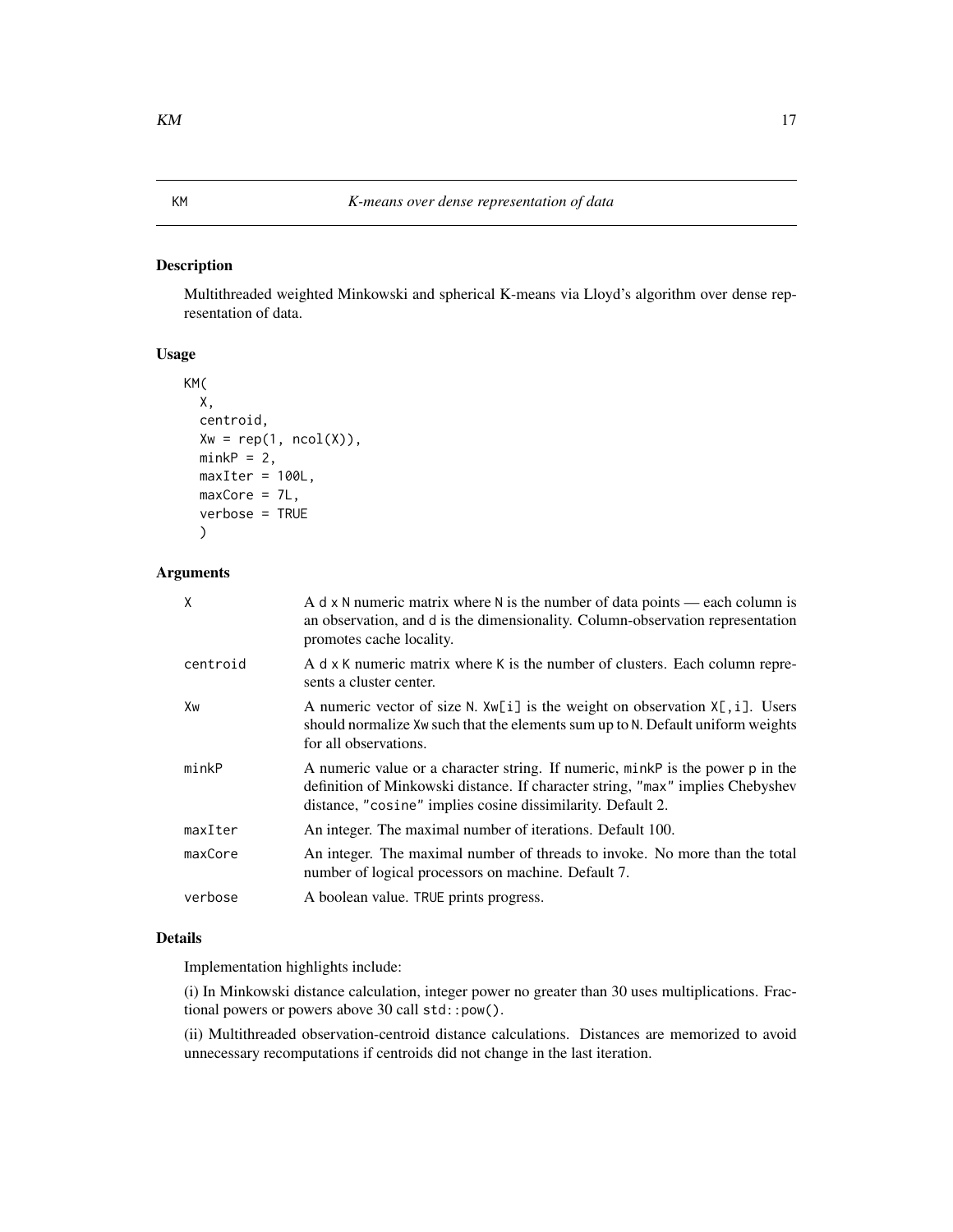(iii) A lookup table is built for storing observation - centroid ID pairs during the assignment step. Observation IDs are then grouped by centroid IDs which allows parallel computing cluster means.

(iv) Function allows non-uniform weights on observations.

(v) Meta-template programming trims branches over different distance functions and other computing methods during compile time.

#### Value

A list of size K, the number of clusters. Each element is a list of 3 vectors:

| centroid                | a numeric vector of size d.                                                           |
|-------------------------|---------------------------------------------------------------------------------------|
|                         | clusterMember an integer vector of indexes of elements grouped to centroid.           |
| member2centroidDistance |                                                                                       |
|                         | a numeric vector of the same size of cluster Member. The ith element is the           |
|                         | Minkowski distance or cosine dissimilarity from centroid to the cluster Member [i] th |
|                         | observation in X.                                                                     |

Empty clusterMember implies empty cluster.

#### Note

Although rarely happens, divergence of K-means with non-Euclidean distance minkP != 2 measure is still a theoretical possibility.

```
# ===========================================================================
# Play random numbers. See speed.
# ===========================================================================
N = 5000L # Number of points.
d = 500L # Dimensionality.
K = 50L # Number of clusters.
dat = matrix(rnorm(N \times d) + runif(N \times d), nrow = d)
# Use kmeans++ initialization.
centroidInd = GMKMcharlie::KMppIni(
  X = dat, K, firstSelection = 1L, minkP = 2, stochastic = FALSE,seed = sample(1e9L, 1), maxCore = 2L, verbose = TRUE)
centroid = dat[, centroidInd]
# Euclidean.
system.time({rst = GMKMcharlie::KM(
  X = dat, centroid = centroid, maxIter = 100,
  minkP = 2, maxCore = 2, verbose = TRUE})# Cosine dissimilarity.
```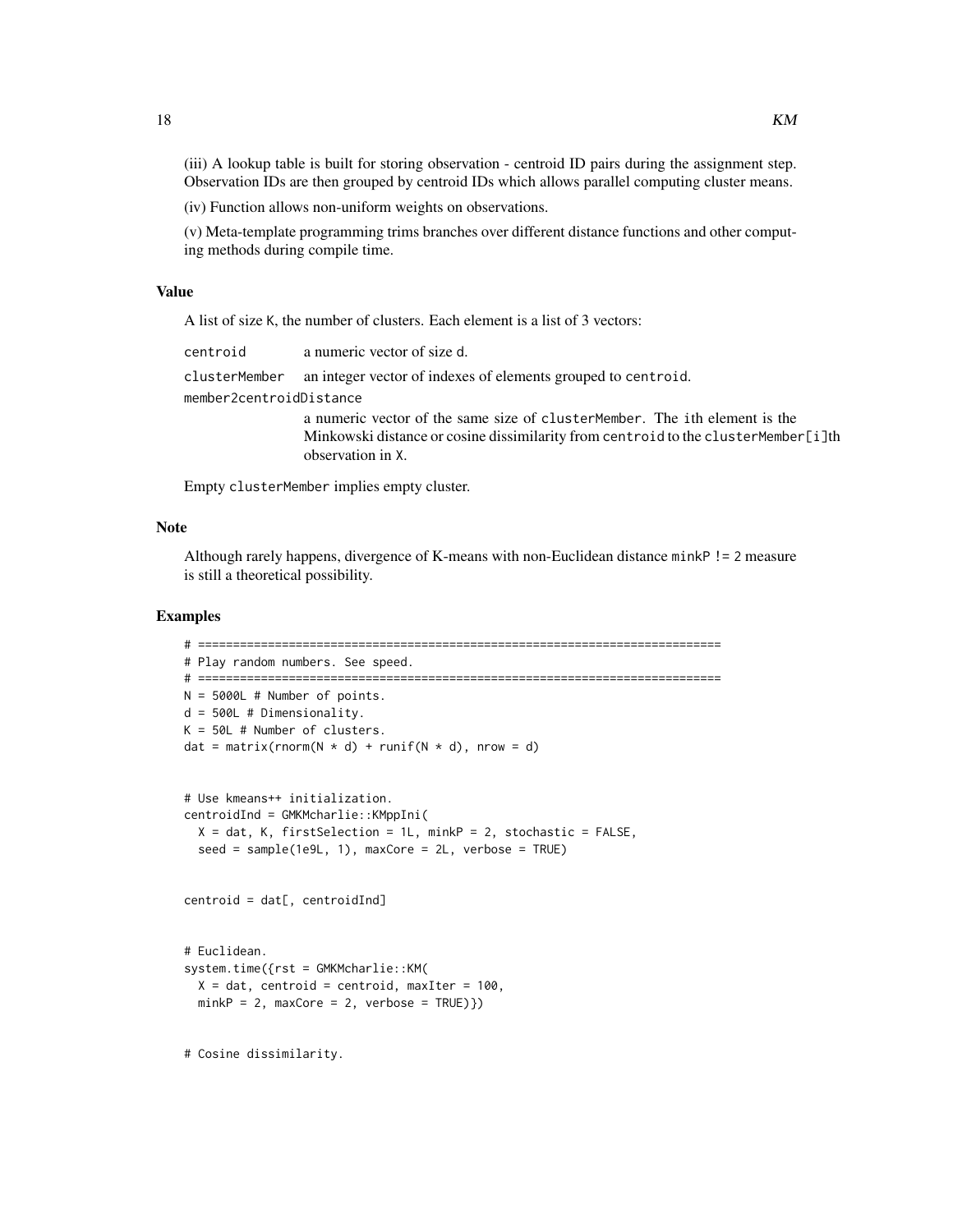# <span id="page-18-0"></span>KMconstrained 19

```
dat = apply(dat, 2, function(x) x / sum(x \land 2) \land 0.5)
centroid = dat[, centroidInd]
system.time({rst2 = GMKMcharlie::KM(
 X = dat, centroid = centroid, maxIter = 100,
 minkP = "cosine", maxCore = 2, verbose = TRUE})# ===========================================================================
# Test against R's inbuilt km()
# ===========================================================================
dat = t(iris[1:4])dimnames(dat) = NULL
# Use kmeans++ initialization.
centroidInd = GMKMcharlie::KMppIni(
 X = dat, K = 3, firstSelection = 1L, minkP = 2, stochastic = FALSE,seed = sample(1e9L, 1), maxCore = 2L, verbose = TRUE)
centroid = dat[, centroidInd]
rst = GMKMcharlie::KM(X = dat, centroid = centroid, maxIter = 100,minkP = 2, maxCore = 2, verbose = TRUE)
rst = lapply(rst, function(x) sort(x$clusterMember))
rst2 = kmeans(x = t(data), centers = t(centroid), algorithm = "Lloyd")rst2 = aggregate(list(1L : length(rst2$cluster)),
                 list(rst2$cluster), function(x) sort(x))[[2]]
setdiff(rst, rst2)
```
KMconstrained *K-means over dense data input with constraints on cluster weights*

#### Description

Multithreaded weighted Minkowski and spherical K-means via Lloyd's algorithm over dense representation of data given cluster size (weight) constraints.

#### Usage

```
KMconstrained(
 X,
 centroid,
 Xw = rep(1, ncol(X)).clusterWeightUB = rep(ncol(X) + 1, ncol(centroid)),minkP = 2,
 convergenceTail = 5L,
```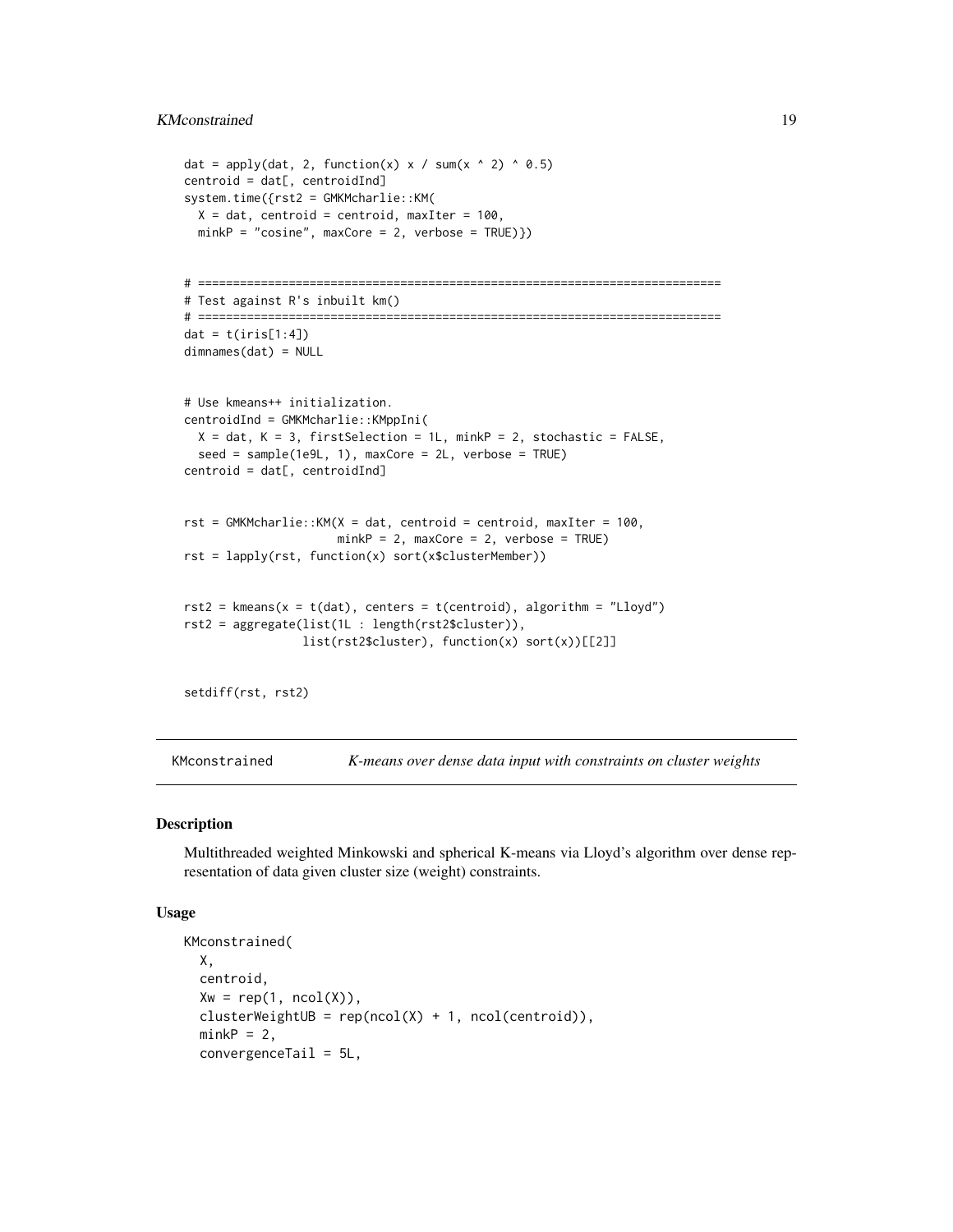```
tailConvergedRelaErr = 1e-04,
maxIter = 100L,maxCore = 7L,
paraSortInplaceMerge = FALSE,
verbose = TRUE
)
```
# Arguments

| χ                    | A $d \times N$ numeric matrix where N is the number of data points — each column is<br>an observation, and d is the dimensionality. Column-observation representation<br>promotes cache locality.                                                                                                                                                                                             |
|----------------------|-----------------------------------------------------------------------------------------------------------------------------------------------------------------------------------------------------------------------------------------------------------------------------------------------------------------------------------------------------------------------------------------------|
| centroid             | A d x K numeric matrix where K is the number of clusters. Each column repre-<br>sents a cluster center.                                                                                                                                                                                                                                                                                       |
| Xw                   | A numeric vector of size N. $Xw[i]$ is the weight on observation $X[i]$ . Users<br>should normalize Xw such that the elements sum up to N. Default uniform weights<br>for all observations.                                                                                                                                                                                                   |
| clusterWeightUB      |                                                                                                                                                                                                                                                                                                                                                                                               |
|                      | An integer vector of size K. The upper bound of weight for each cluster. If Xw<br>are all 1, clusterWeightUB upper-bound cluster sizes.                                                                                                                                                                                                                                                       |
| minkP                | A numeric value or a character string. If numeric, minkP is the power p in the<br>definition of Minkowski distance. If character string, "max" implies Chebyshev<br>distance, "cosine" implies cosine dissimilarity. Default 2.                                                                                                                                                               |
| convergenceTail      |                                                                                                                                                                                                                                                                                                                                                                                               |
|                      | An integer. The algorithm may end up with "cyclical convergence" due to the<br>size / weight constraints, that is, every few iterations produce the same cluster-<br>ing. If the cost (total in-cluster distance) of each of the last convergenceTail<br>iterations has a relative difference less than tailConvergedRelaErr against the<br>cost from the prior iteration, the program stops. |
| tailConvergedRelaErr |                                                                                                                                                                                                                                                                                                                                                                                               |
|                      | A numeric value, explained in convergenceTail.                                                                                                                                                                                                                                                                                                                                                |
| maxIter              | An integer. The maximal number of iterations. Default 100.                                                                                                                                                                                                                                                                                                                                    |
| maxCore              | An integer. The maximal number of threads to invoke. No more than the total<br>number of logical processors on machine. Default 7.                                                                                                                                                                                                                                                            |
| paraSortInplaceMerge |                                                                                                                                                                                                                                                                                                                                                                                               |
|                      | A boolean value. TRUE let the algorithm call std::inplace_merge() (std<br>refers to C++ STL namespace) instead of std:: merge() for parallel-sorting the<br>observation-centroid distances. In-place merge is slower but requires no extra<br>memory.                                                                                                                                         |
| verbose              | A boolean value. TRUE prints progress.                                                                                                                                                                                                                                                                                                                                                        |
|                      |                                                                                                                                                                                                                                                                                                                                                                                               |

# Details

See details in KM() for common implementation highlights. Weight upper bounds are implemented as follows:

In each iteration, all the (observation ID, centroid ID, distance) tuples are sorted by distance. From the first to the last tuple, the algorithm puts observation in the cluster labeled by the centroid ID,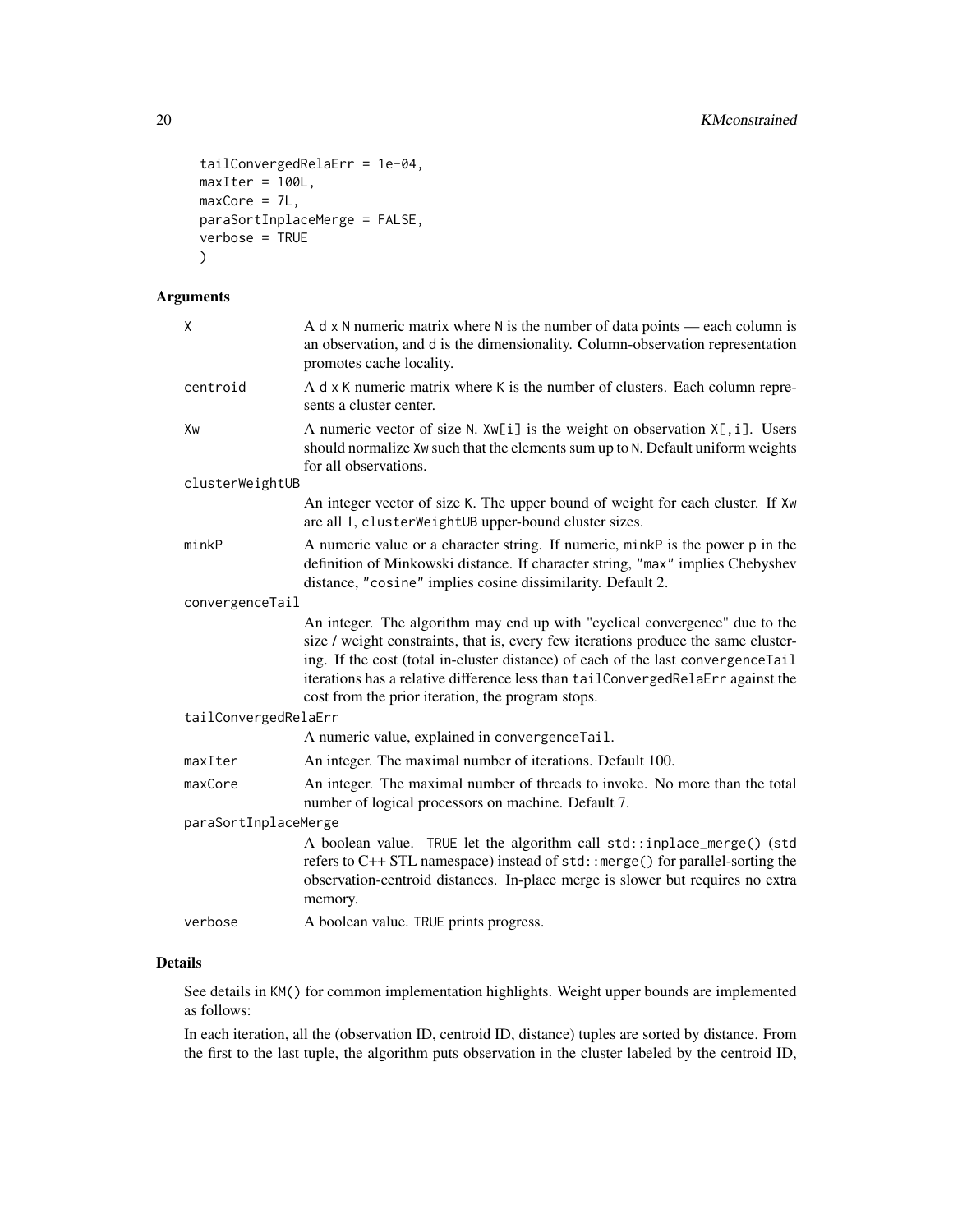# KMconstrained 21

if (i) the observation has not already been assigned and (ii) the cluster size has not exceeded its upper bound. The actual implementation is slightly different. A parallel merge sort is crafted for computing speed.

#### Value

A list of size K, the number of clusters. Each element is a list of 3 vectors:

centroid a numeric vector of size d. clusterMember an integer vector of indexes of elements grouped to centroid. member2centroidDistance a numeric vector of the same size of clusterMember. The ith element is the Minkowski distance or cosine dissimilarity from centroid to the clusterMember[i]th observation in X.

Empty clusterMember implies empty cluster.

#### Note

Although rarely happens, divergence of K-means with non-Euclidean distance minkP != 2 measure is still a theoretical possibility. Bounding the cluster weights / sizes increases the chance of divergence.

```
N = 3000L # Number of points.
d = 500L # Dimensionality.
K = 50L # Number of clusters.
dat = matrix(rnorm(N * d) + runif(N * d), nrow = d)
# Use kmeans++ initialization.
centroidInd = GMKMcharlie::KMppIni(
  X = dat, K, firstSelection = 1L, minkP = 2, stochastic = FALSE,
  seed = sample(1e9L, 1), maxCore = 2L, verbose = TRUE)
centroid = dat[, centroidInd]
# Each cluster size should not be greater than N / K * 2.
sizeConstraints = as.integer(rep(N / K * 2, K))
system.time({rst = GMKMcharlie::KMconstrained(
  X = dat, centroid = centroid, clusterWeightUB = sizeConstraints,
```

```
maxCore = 2L, tailConvergedRelaErr = 1e-6, verbose = TRUE)})
```

```
# Size upper bounds vary in [N / K * 1.5, N / K * 2]sizeConstraints = as.integer(round(runif(K, N / K * 1.5, N / K * 2)))
system.time({rst = GMKMcharlie::KMconstrained(
 X = dat, centroid = centroid, clusterWeightUB = sizeConstraints,
 maxCore = 2L, tailConvergedRelaErr = 1e-6, verbose = TRUE)})
```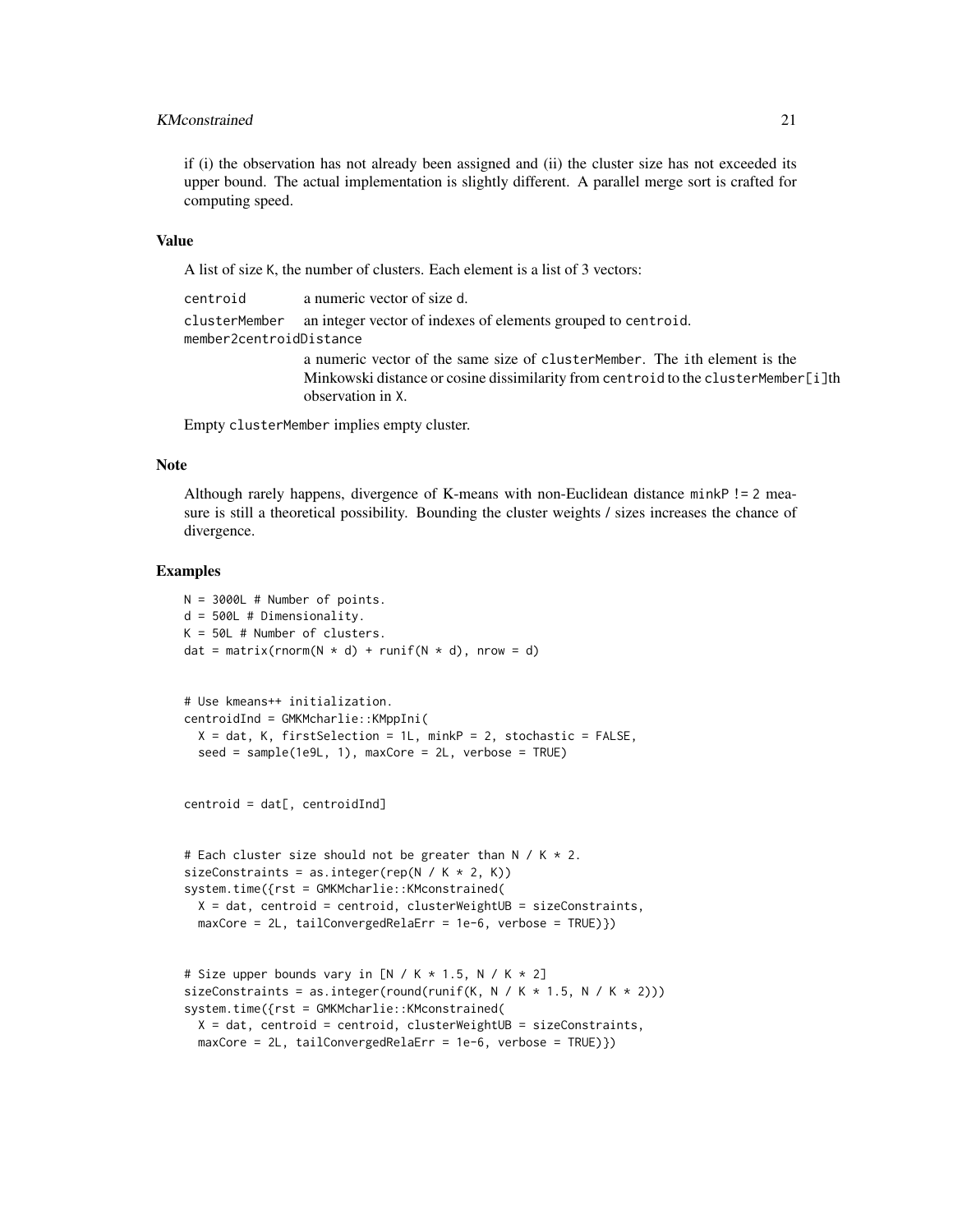<span id="page-21-0"></span>KMconstrainedSparse *K-means over sparse data input with constraints on cluster weights*

# Description

Multithreaded weighted Minkowski and spherical K-means via Lloyd's algorithm over sparse representation of data given cluster size (weight) constraints.

# Usage

```
KMconstrainedSparse(
 X,
 d,
 centroid,
 Xw = rep(1, length(X)),clusterWeightUB = rep(length(X) + 1, length(centroid)),minkP = 2,
 convergenceTail = 5L,
  tailConvergedRelaErr = 1e-04,
 maxIter = 100L,maxCore = 7L,
 paraSortInplaceMerge = FALSE,
  verbose = TRUE
  )
```

| Χ               | A list of size N, the number of observations. $X[[i]]$ is a 2-column data frame.<br>The 1st column is a sorted <b>integer vector</b> of the indexes of nonzero dimensions.<br>Values in these dimensions are stored in the 2nd column as a <b>numeric vector</b> .<br>Internally the algorithm sets a 32-bit <i>int</i> pointer to the beginning of the 1st col-<br>umn and a 64-bit <i>double</i> pointer to the beginning of the 2nd column, so it is<br>critical that the input has the correct type. |
|-----------------|----------------------------------------------------------------------------------------------------------------------------------------------------------------------------------------------------------------------------------------------------------------------------------------------------------------------------------------------------------------------------------------------------------------------------------------------------------------------------------------------------------|
| d               | An integer. The dimensionality of X. d MUST be no less than the maximum of<br>all index vectors in X.                                                                                                                                                                                                                                                                                                                                                                                                    |
| centroid        | A list of size K, the number of clusters. centroid[[i]] can be in dense or<br>sparse representation. If dense, a numeric vector of size d. If sparse, a 2-column<br>data frame in the same sense as $X[\lceil i \rceil]$ .                                                                                                                                                                                                                                                                               |
| Xw              | A numeric vector of size N. Xw[i] is the weight on observation X[[i]]. Users<br>should normalize Xw such that the elements sum up to N. Default uniform weights<br>for all observations.                                                                                                                                                                                                                                                                                                                 |
| clusterWeightUB |                                                                                                                                                                                                                                                                                                                                                                                                                                                                                                          |
|                 | An integer vector of size K. The upper bound of weight for each cluster. If Xw<br>are all 1s, cluster WeightUB upper-bound cluster sizes.                                                                                                                                                                                                                                                                                                                                                                |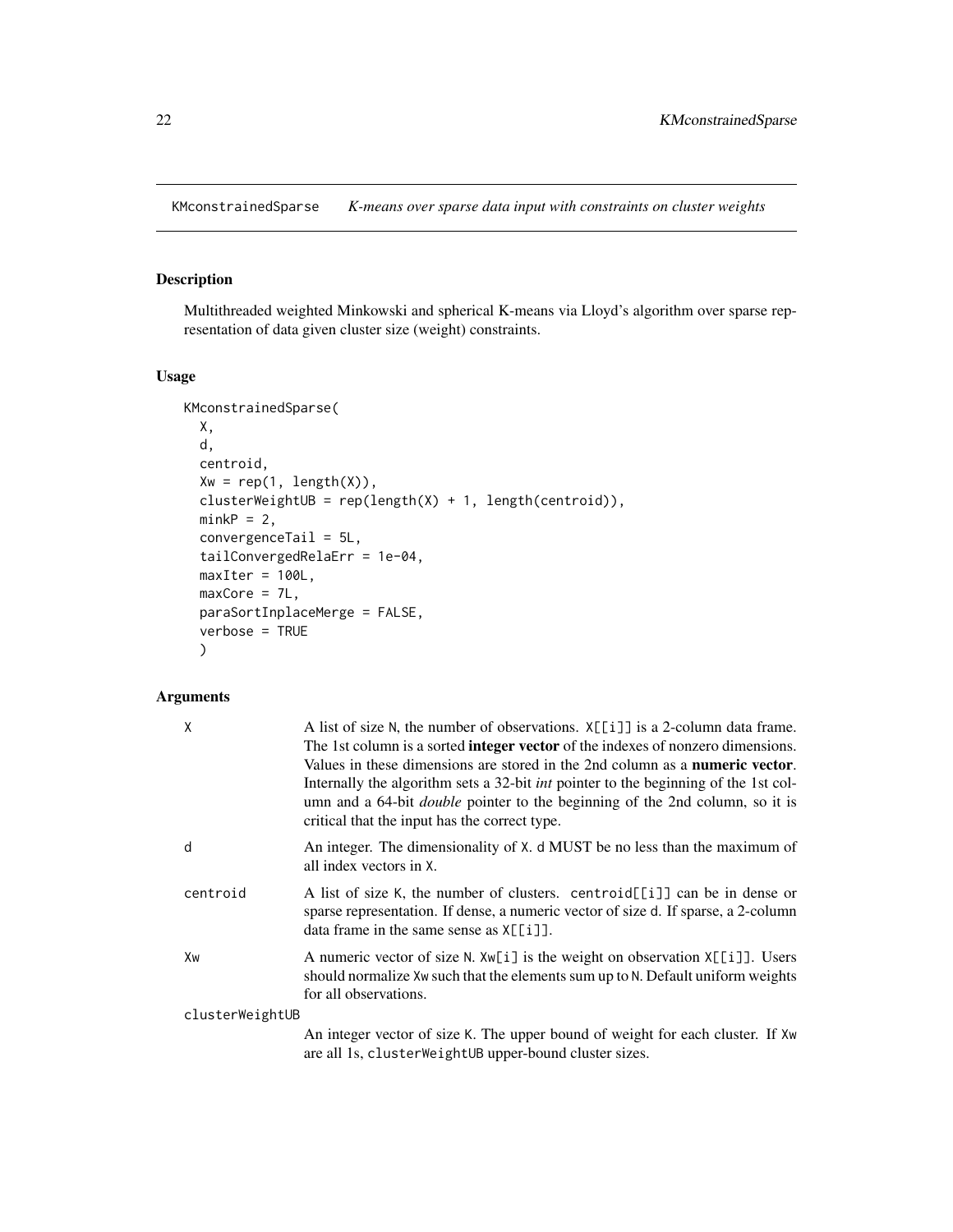| minkP                | A numeric value or a character string. If numeric, minkP is the power p in the<br>definition of Minkowski distance. If character string, "max" implies Chebyshev<br>distance, "cosine" implies cosine dissimilarity. Default 2.                                                                                                                                                                |  |
|----------------------|------------------------------------------------------------------------------------------------------------------------------------------------------------------------------------------------------------------------------------------------------------------------------------------------------------------------------------------------------------------------------------------------|--|
| convergenceTail      |                                                                                                                                                                                                                                                                                                                                                                                                |  |
|                      | An integer. The algorithm may end up with "cyclical convergence" due to the<br>size / weight constraints, that is, every few iterations produce the same cluster-<br>ing. If the cost (total in-cluster distance) of each of the last convergence Tail<br>iterations has a relative difference less than tailConvergedRelaErr against the<br>cost from the prior iteration, the program stops. |  |
| tailConvergedRelaErr |                                                                                                                                                                                                                                                                                                                                                                                                |  |
|                      | A numeric value, explained in convergence Tail.                                                                                                                                                                                                                                                                                                                                                |  |
| maxIter              | An integer. The maximal number of iterations. Default 100.                                                                                                                                                                                                                                                                                                                                     |  |
| maxCore              | An integer. The maximal number of threads to invoke. No more than the total<br>number of logical processors on machine. Default 7.                                                                                                                                                                                                                                                             |  |
| paraSortInplaceMerge |                                                                                                                                                                                                                                                                                                                                                                                                |  |
|                      | A boolean value. TRUE let the algorithm call std::inplace_merge() (std<br>refers to C++ STL namespace) instead of std:: merge() for parallel-sorting the<br>observation-centroid distances. In-place merge is slower but requires no extra<br>memory.                                                                                                                                          |  |
| verbose              | A boolean value. TRUE prints progress.                                                                                                                                                                                                                                                                                                                                                         |  |

# Details

See details for KMconstrained() and KM()

# Value

A list of size K, the number of clusters. Each element is a list of 3 vectors:

| centroid | a numeric vector of size d.                                                 |
|----------|-----------------------------------------------------------------------------|
|          | clusterMember an integer vector of indexes of elements grouped to centroid. |

member2centroidDistance

a numeric vector of the same size of clusterMember. The ith element is the Minkowski distance or cosine dissimilarity from centroid to the clusterMember[i]th observation in X.

Empty clusterMember implies empty cluster.

#### Note

Although rarely happens, divergence of K-means with non-Euclidean distance minkP != 2 measure is still a theoretical possibility. Bounding the cluster weights / sizes increases the chance of divergence.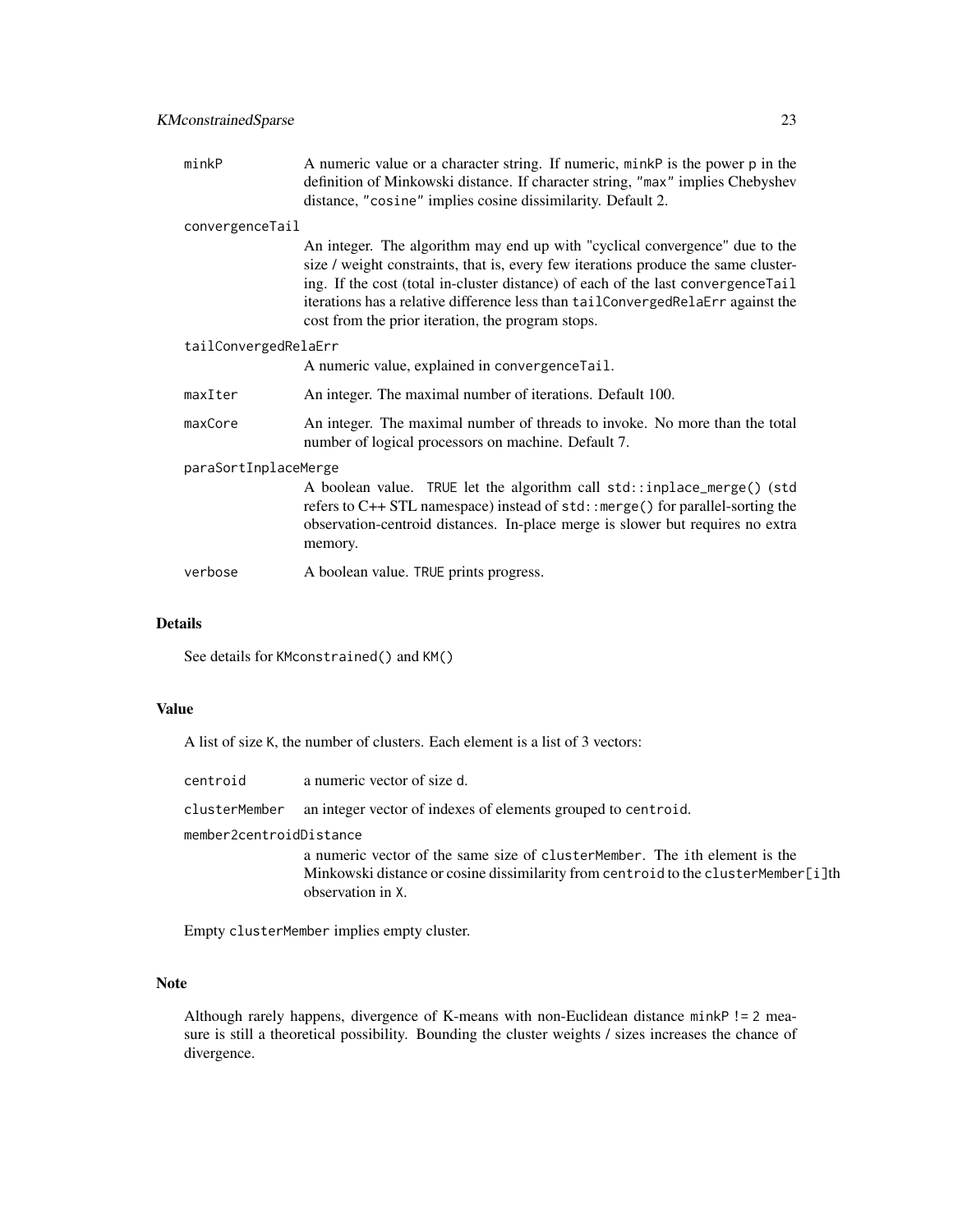#### Examples

```
N = 5000L # Number of points.
d = 500L # Dimensionality.
K = 50L # Number of clusters.
# Create a data matrix, about 95% of which are zeros.
dat = matrix(unlist(lapply(1L : N, function(x)
{
  tmp = numeric(d)# Nonzero entries.
  Nnz = as.integer(max(1, d * runif(1, 0, 0.05)))tmp[sample(d, Nnz)] = runif(Nnz) + rnorm(Nnz)
  tmp
\rangle)), nrow = d); gc()
# Convert to sparse representation.
# GMKMcharlie::d2s() is equivalent.
sparsedat = apply(data, 2, function(x){
  nonz = which(x != 0)list(nonz, x[nonz])
}); gc()
centroidInd = sample(length(sparsedat), K)
# Test speed using sparse representation.
sparseCentroid = sparsedat[centroidInd]
# Size upper bounds vary in [N / K * 1.5, N / K * 2]sizeConstraints = as.integer(round(runif(K, N / K * 1.5, N / K * 2)))
system.time({sparseRst = GMKMcharlie::KMconstrainedSparse(
  X = sparsedat, d = d, centroid = sparseCentroid,
  clusterWeightUB = sizeConstraints,
  tailConvergedRelaErr = 1e-6,
  maxIter = 100, minkP = 2, maxCore = 2, verbose = TRUE})
```
KMppIni *Minkowski and spherical, deterministic and stochastic, multithreaded K-means++ initialization over dense representation of data*

# Description

Find suitable observations as initial centroids.

<span id="page-23-0"></span>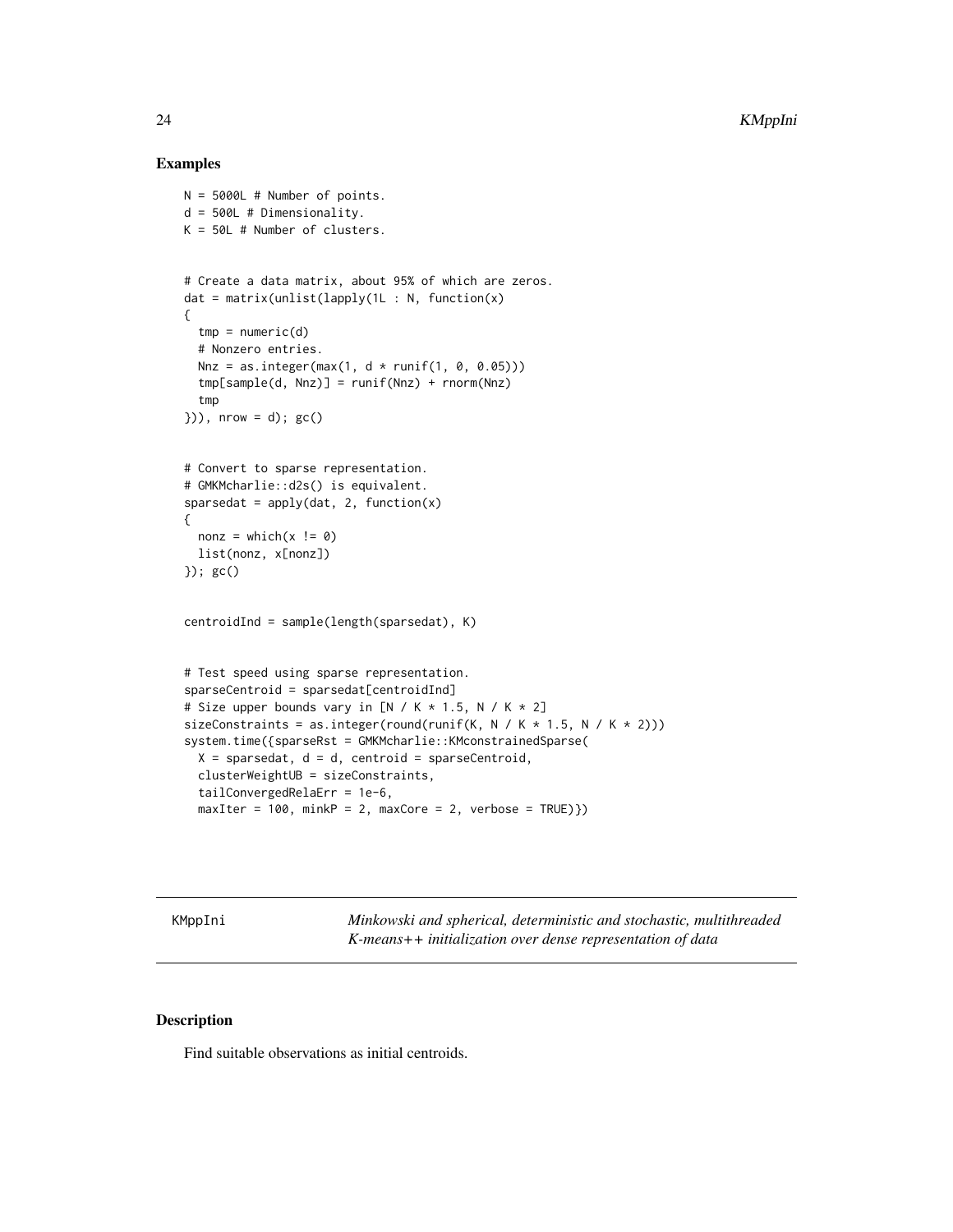#### KMppIni 25

# Usage

```
KMppIni(
  X,
  K,
  firstSelection = 1L,
  minkP = 2,
  stochastic = FALSE,
  seed = 123,
  maxCore = 7L,
  verbose = TRUE
  \mathcal{L}
```
# Arguments

| X              | A $d \times N$ numeric matrix where N is the number of data points — each column is<br>an observation, and d is the dimensionality. Column-observation representation<br>promotes cache locality.                                                                                                                                                                                                                                                                                                                                                                                                  |
|----------------|----------------------------------------------------------------------------------------------------------------------------------------------------------------------------------------------------------------------------------------------------------------------------------------------------------------------------------------------------------------------------------------------------------------------------------------------------------------------------------------------------------------------------------------------------------------------------------------------------|
| К              | An integer, the number of centroids.                                                                                                                                                                                                                                                                                                                                                                                                                                                                                                                                                               |
| firstSelection | An integer, index of the observation selected as the first initial centroid in X.<br>Should be no greater than N.                                                                                                                                                                                                                                                                                                                                                                                                                                                                                  |
| minkP          | A numeric value or a character string. If numeric, minkP is the power p in the<br>definition of Minkowski distance. If character string, "max" implies Chebyshev<br>distance, "cosine" implies cosine dissimilarity. Default 2.                                                                                                                                                                                                                                                                                                                                                                    |
| stochastic     | A boolean value. TRUE runs the stochastic K-means++ initialization by Arthur<br>and Vassilvitskii (2007). Roughly speaking, the algorithm is stochastic in the<br>sense that each of the remaining observations has a probability of being selected<br>as the next centroid, and the probability is an increasing function of the minimal<br>distance between this observation and the existing centroids. In the same con-<br>text, the deterministic version selects as the next centroid with probability 1 the<br>observation that has the longest minimal distance to the existing centroids. |
| seed           | Random seed if stochastic.                                                                                                                                                                                                                                                                                                                                                                                                                                                                                                                                                                         |
| maxCore        | An integer. The maximal number of threads to invoke. No more than the total<br>number of logical processors on machine. Default 7.                                                                                                                                                                                                                                                                                                                                                                                                                                                                 |
| verbose        | A boolean value. TRUE prints progress.                                                                                                                                                                                                                                                                                                                                                                                                                                                                                                                                                             |

# Details

In each iteration, the distances between the newly selected centroid and all the other observations are computed with multiple threads. Scheduling is homemade for minimizing the overhead of thread communication.

# Value

An integer vector of size K. The vector contains the indexes of observations selected as the initial centroids.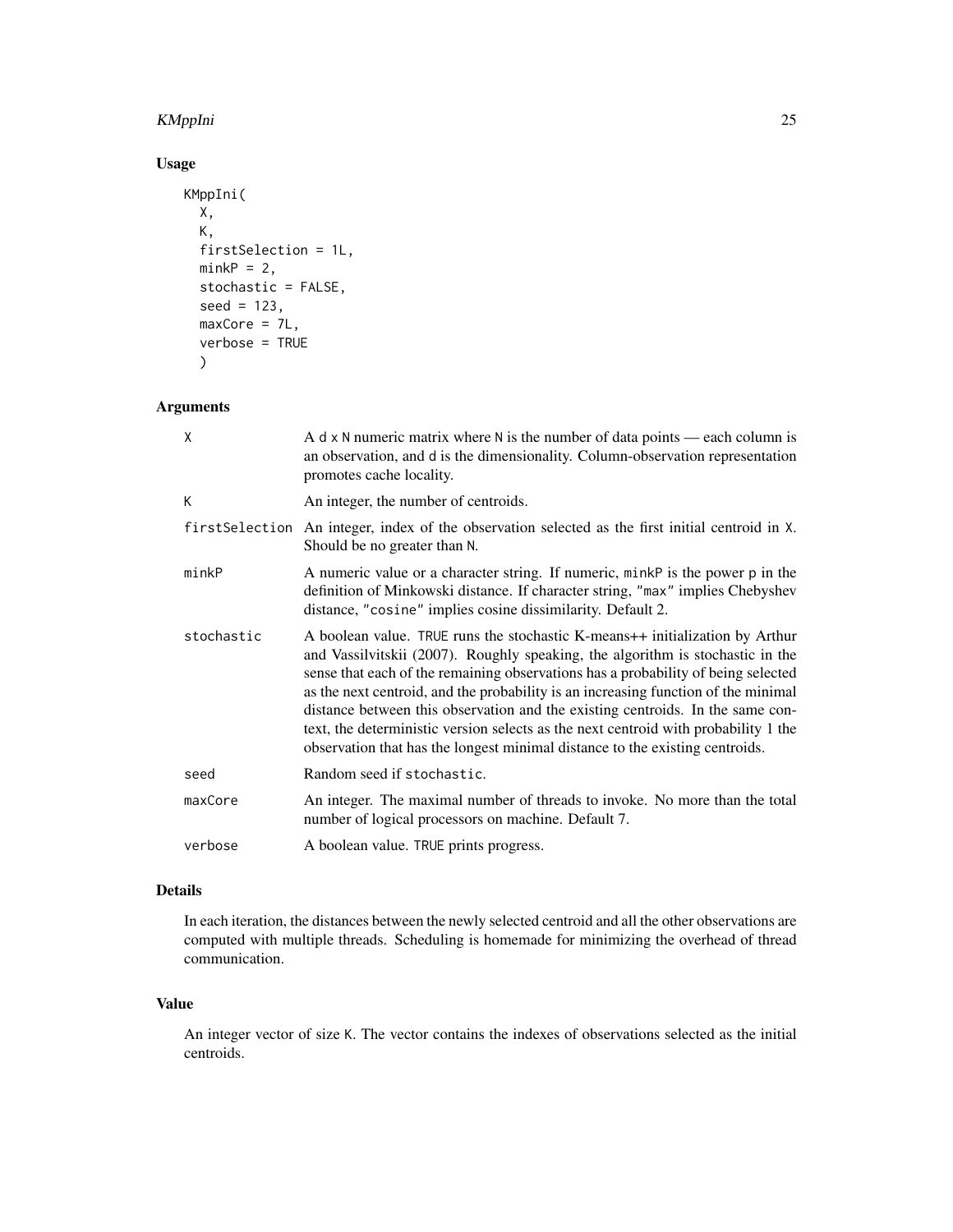# Examples

```
N = 30000L
d = 300LK = 30LX = matrix(rnorm(N * d) + 2, nrow = d)# CRAN check allows examples invoking 2 threads at most. Change `maxCore`
# for acceleration.
kmppSt = KMppIni(X, K, firstSelection = 1L, minkP = 2,
                 stochastic = TRUE, seed = sample(1e9L, 1), maxCore = 2L)
kmppDt = KMppIni(X, K, firstSelection = 1L, minkP = 2,
                 stochastic = FALSE, maxCore = 2L)
str(kmppSt)
str(kmppDt)
```
KMppIniSparse *Minkowski and spherical, deterministic and stochastic, multithreaded K-means++ initialization over sparse representation of data*

# Description

Find suitable observations as initial centroids.

# Usage

```
KMppIniSparse(
 X,
 d,
 K,
 firstSelection = 1L,
 minkP = 2,
  stochastic = FALSE,
  seed = 123,
 maxCore = 7L,
 verbose = TRUE
  )
```

|   | A list of size N, the number of observations. $X[\iota]$ is a 2-column data frame.<br>The 1st column is a sorted <b>integer vector</b> of the indexes of nonzero dimensions.<br>Values in these dimensions are stored in the 2nd column as a <b>numeric vector</b> .<br>Internally the algorithm sets a 32-bit <i>int</i> pointer to the beginning of the 1st col-<br>umn and a 64-bit <i>double</i> pointer to the beginning of the 2nd column, so it is<br>critical that the input has the correct type. |
|---|------------------------------------------------------------------------------------------------------------------------------------------------------------------------------------------------------------------------------------------------------------------------------------------------------------------------------------------------------------------------------------------------------------------------------------------------------------------------------------------------------------|
| d | An integer. The dimensionality of X. d MUST be no less than the maximum of<br>all index vectors in X.                                                                                                                                                                                                                                                                                                                                                                                                      |
|   | An integer, the number of centroids.                                                                                                                                                                                                                                                                                                                                                                                                                                                                       |

<span id="page-25-0"></span>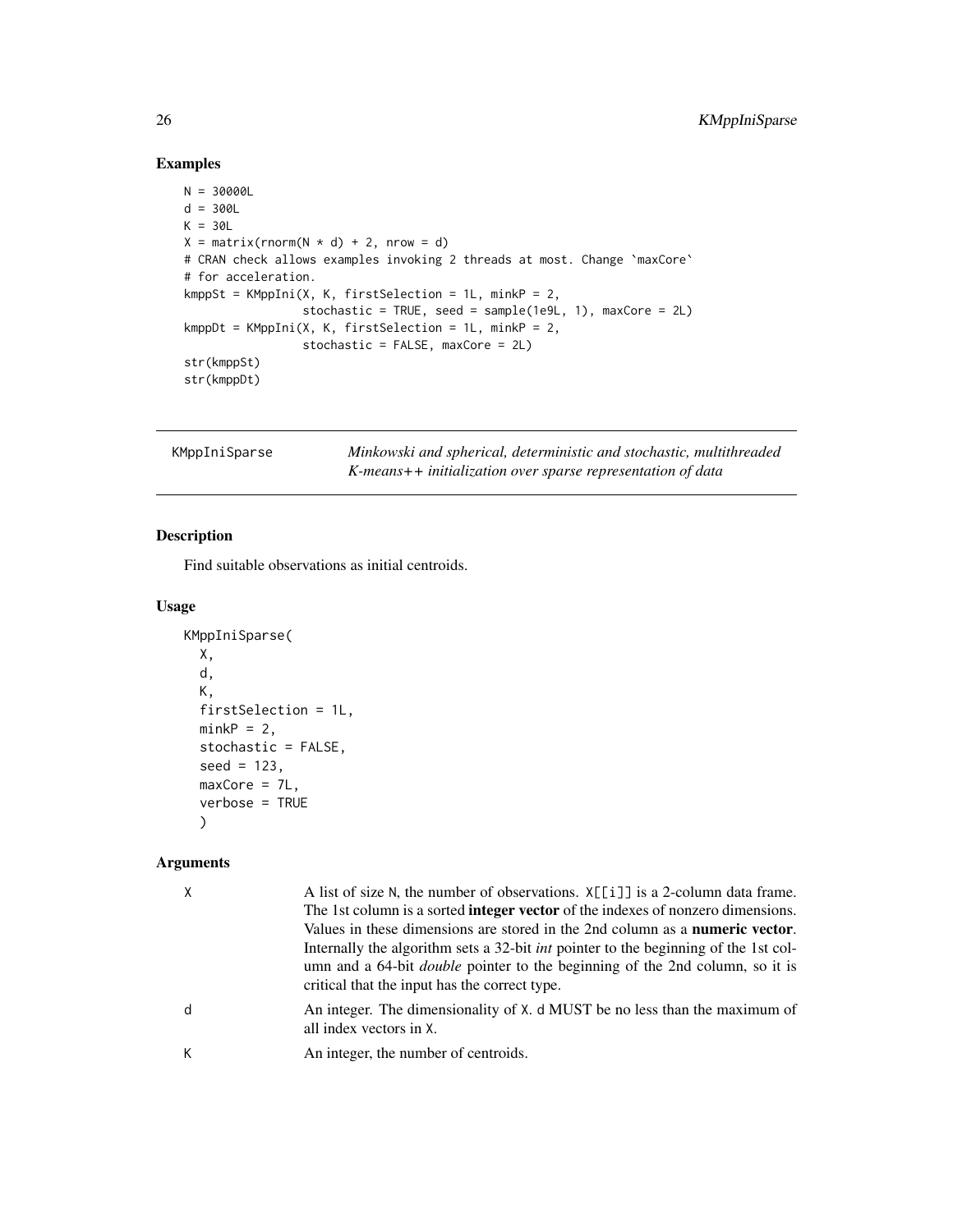|            | first Selection An integer, index of the observation selected as the first initial centroid in X.<br>Should be no greater than N.                                                                                                                                                                                                                                                                                                                                                                                                                                                                  |
|------------|----------------------------------------------------------------------------------------------------------------------------------------------------------------------------------------------------------------------------------------------------------------------------------------------------------------------------------------------------------------------------------------------------------------------------------------------------------------------------------------------------------------------------------------------------------------------------------------------------|
| minkP      | A numeric value or a character string. If numeric, minkP is the power p in the<br>definition of Minkowski distance. If character string, "max" implies Chebyshev<br>distance, "cosine" implies cosine dissimilarity. Default 2.                                                                                                                                                                                                                                                                                                                                                                    |
| stochastic | A boolean value. TRUE runs the stochastic K-means++ initialization by Arthur<br>and Vassilvitskii (2007). Roughly speaking, the algorithm is stochastic in the<br>sense that each of the remaining observations has a probability of being selected<br>as the next centroid, and the probability is an increasing function of the minimal<br>distance between this observation and the existing centroids. In the same con-<br>text, the deterministic version selects as the next centroid with probability 1 the<br>observation that has the longest minimal distance to the existing centroids. |
| seed       | Random seed if stochastic.                                                                                                                                                                                                                                                                                                                                                                                                                                                                                                                                                                         |
| maxCore    | An integer. The maximal number of threads to invoke. No more than the total<br>number of logical processors on machine. Default 7.                                                                                                                                                                                                                                                                                                                                                                                                                                                                 |
| verbose    | A boolean value. TRUE prints progress.                                                                                                                                                                                                                                                                                                                                                                                                                                                                                                                                                             |

# Details

In each iteration, the distances between the newly selected centroid and all the other observations are computed with multiple threads. Scheduling is homemade for minimizing the overhead of thread communication.

#### Value

An integer vector of size K. The vector contains the indexes of observations selected as the initial centroids.

```
N = 2000Ld = 3000L
X = matrix(rnorm(N * d) + 2, nrow = d)# Fill many zeros in X:
X = apply(X, 2, function(x))x[sort(sample(d, d * runif(1, 0.95, 0.99)))] = 0; x})# Get the sparse version of X.
sparseX = GMKMcharlie::d2s(X)
K = 30Lseed = 123L
# Time cost of finding the centroids via dense representation.
# CRAN check allows only 2 threads. Increase `maxCore` for more speed.
system.time({kmppViaDense = GMKMcharlie::KMppIni(
  X, K, firstSelection = 1L, minkP = 2, stochastic = TRUE, seed = seed,
  maxCore = 2L)})
```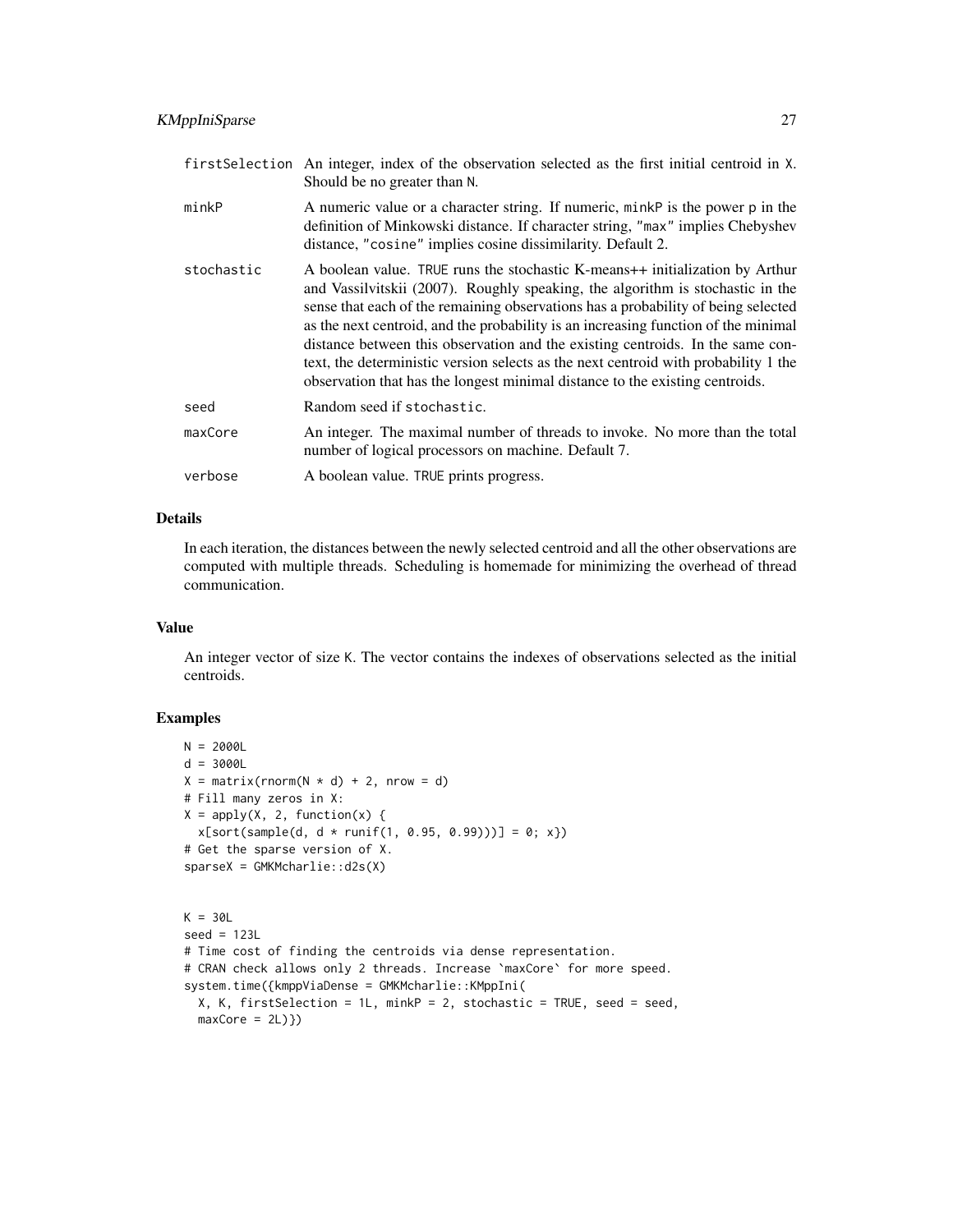```
# Time cost of finding the initial centroids via sparse representation.
system.time({kmppViaSparse = GMKMcharlie::KMppIniSparse(
  sparseX, d, K, firstSelection = 1L, minkP = 2, stochastic = TRUE,
  seed = seed, maxCore = 2L)})
# Results should be identical.
sum(kmppViaSparse - kmppViaDense)
```
KMsparse *K-means over sparse representation of data*

# Description

Multithreaded weighted Minkowski and spherical K-means via Lloyd's algorithm over sparse representation of data.

#### Usage

```
KMsparse(
 X,
  d,
  centroid,
  Xw = rep(1, length(X)),minkP = 2,
 maxIter = 100L,maxCore = 7L,
  verbose = TRUE
  )
```

| X        | A list of size N, the number of observations. $X[\iota]$ is a 2-column data frame.<br>The 1st column is a sorted <b>integer vector</b> of the indexes of nonzero dimensions.<br>Values in these dimensions are stored in the 2nd column as a <b>numeric vector</b> .<br>Internally the algorithm sets a 32-bit <i>int</i> pointer to the beginning of the 1st col-<br>umn and a 64-bit <i>double</i> pointer to the beginning of the 2nd column, so it is<br>critical that the input has the correct type. |
|----------|------------------------------------------------------------------------------------------------------------------------------------------------------------------------------------------------------------------------------------------------------------------------------------------------------------------------------------------------------------------------------------------------------------------------------------------------------------------------------------------------------------|
| d        | An integer. The dimensionality of X. d MUST be no less than the maximum of<br>all index vectors in X.                                                                                                                                                                                                                                                                                                                                                                                                      |
| centroid | A list of size K, the number of clusters. centroid [[i]] can be in dense or<br>sparse representation. If dense, a numeric vector of size d. If sparse, a 2-column<br>data frame in the same sense as $X[\lfloor i \rfloor]$ .                                                                                                                                                                                                                                                                              |
| Xw       | A numeric vector of size N. Xw[i] is the weight on observation X[[i]]. Users<br>should normalize Xw such that the elements sum up to N. Default uniform weights<br>for all observations.                                                                                                                                                                                                                                                                                                                   |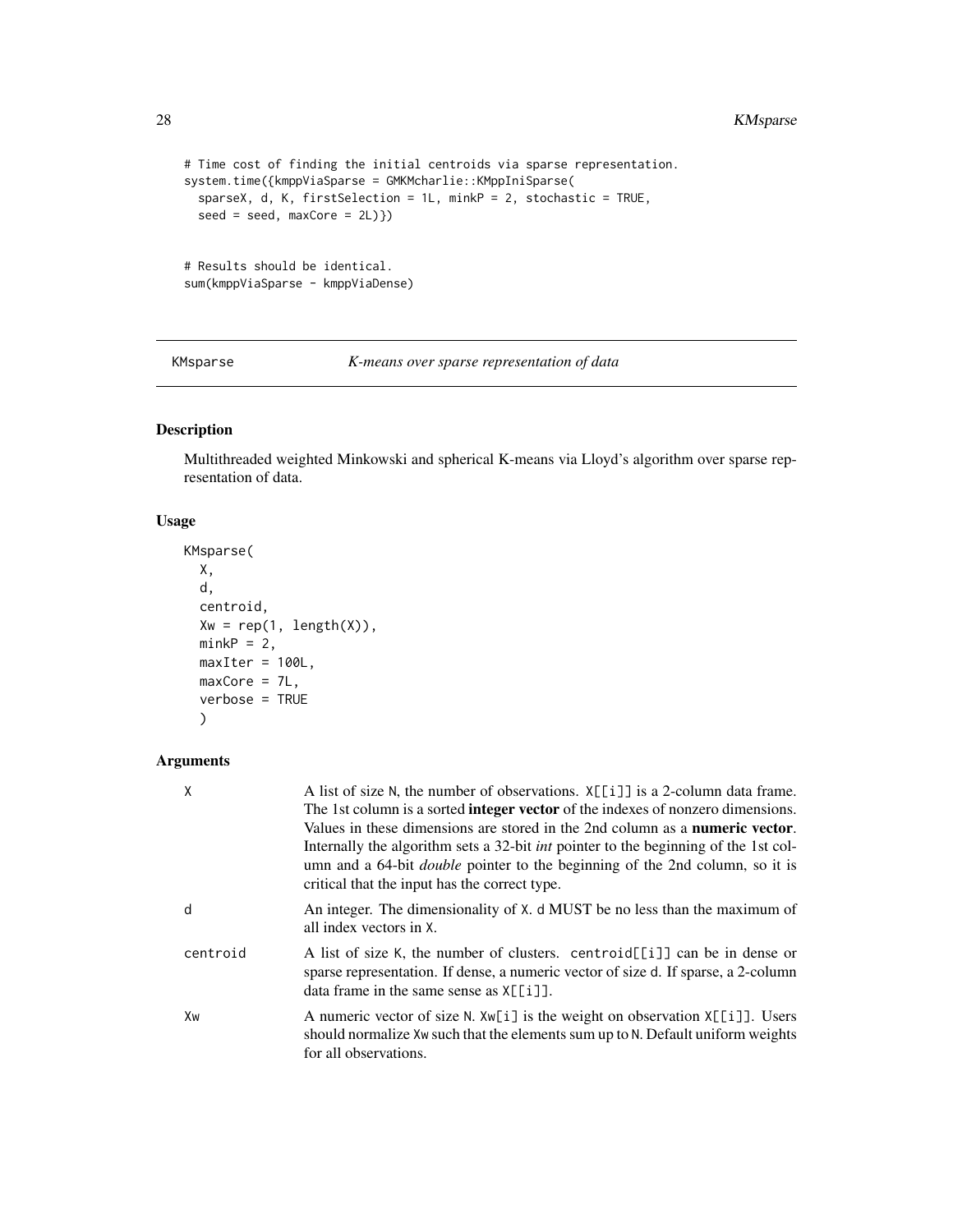#### KMsparse 29

| minkP   | A numeric value or a character string. If numeric, minkP is the power p in the<br>definition of Minkowski distance. If character string, "max" implies Chebyshev<br>distance, "cosine" implies cosine dissimilarity. Default 2. |
|---------|---------------------------------------------------------------------------------------------------------------------------------------------------------------------------------------------------------------------------------|
| maxIter | An integer. The maximal number of iterations. Default 100.                                                                                                                                                                      |
| maxCore | An integer. The maximal number of threads to invoke. No more than the total<br>number of logical processors on machine. Default 7.                                                                                              |
| verbose | A boolean value. TRUE prints progress.                                                                                                                                                                                          |

#### Details

See details in KM() for implementation highlights. There are some other optimizations such as, except for the maximum norm, cost of computing the distance between a dense centroid vector and a sparse observation is linear to the size of the sparse observation, which should be largely less than the size of the dense vector. This is done by letting every centroid memorize its before-root Minkowski norm. The full distance can then be inferred from adding the residual norm to the partial distance.

## Value

A list of size K, the number of clusters. Each element is a list of 3 vectors:

| a numeric vector of size d.<br>centroid                                               |  |  |
|---------------------------------------------------------------------------------------|--|--|
| clusterMember an integer vector of indexes of elements grouped to centroid.           |  |  |
| member2centroidDistance                                                               |  |  |
| a numeric vector of the same size of cluster Member. The ith element is the           |  |  |
| Minkowski distance or cosine dissimilarity from centroid to the cluster Member [i] th |  |  |
| observation in X.                                                                     |  |  |

Empty clusterMember implies empty cluster.

#### Note

Although rarely happens, divergence of K-means with non-Euclidean distance minkP != 2 measure is still a theoretical possibility.

```
# ===========================================================================
# Play random numbers. See speed.
# ===========================================================================
N = 10000L # Number of points.
d = 500L # Dimensionality.
K = 100L # Number of clusters.
# Create a data matrix, about 95% of which are zeros.
dat = matrix(unlist(lapply(1L : N, function(x)){
  tmp = numeric(d)# Nonzero entries.
```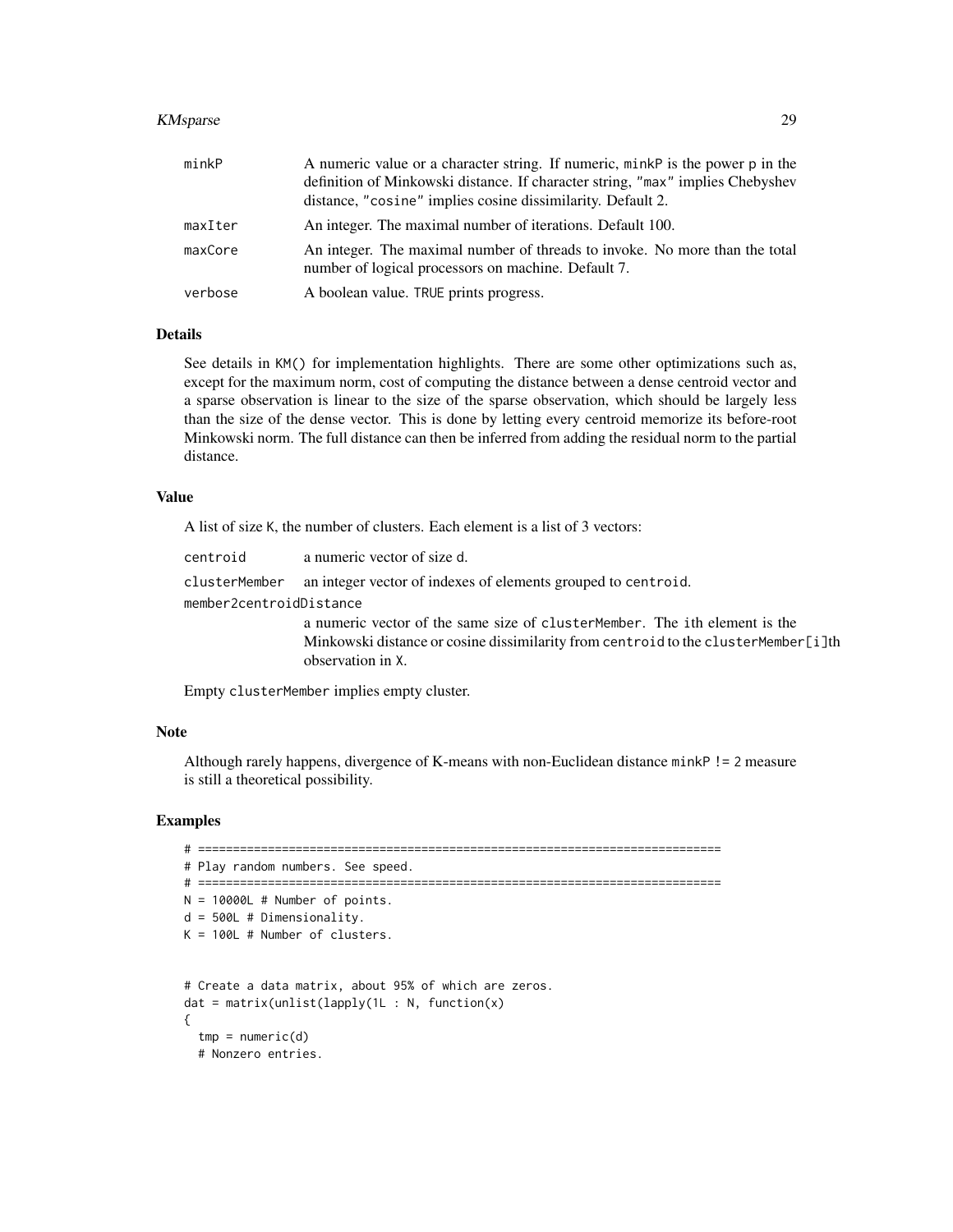```
Nnz = as.integer(max(1, d * runif(1, 0, 0.05)))
 tmp[sample(d, Nnz)] = runif(Nnz) + rnorm(Nnz)
 tmp
\}), nrow = d); gc()
# Convert to sparse representation.
# GMKMcharlie::d2s() acheives the same.
sparsedat = apply(data, 2, function(x){
 nonz = which(x != 0)list(nonz, x[nonz])
}); gc()
centroidInd = sample(length(sparsedat), K)
# Test speed using dense representation.
centroid = dat[, centroidInd]
system.time({rst = GMKMcharlie::KM(
 X = dat, centroid = centroid, maxIter = 100,
 minkP = 2, maxCore = 2, verbose = TRUE})# Test speed using sparse representation.
sparseCentroid = sparsedat[centroidInd]
system.time({sparseRst = GMKMcharlie::KMsparse(
 X = sparsedat, d = d, centroid = sparseCentroid,
```
 $maxIter = 100$ ,  $minkP = 2$ ,  $maxCore = 2$ ,  $verbose = TRUE})$ 

s2d *Sparse to dense conversion*

#### Description

Convert data from sparse representation (list of data frames) to dese representation (matrix).

### Usage

```
s2d(
 X,
  d,
  zero = \theta,
  verbose = TRUE
  )
```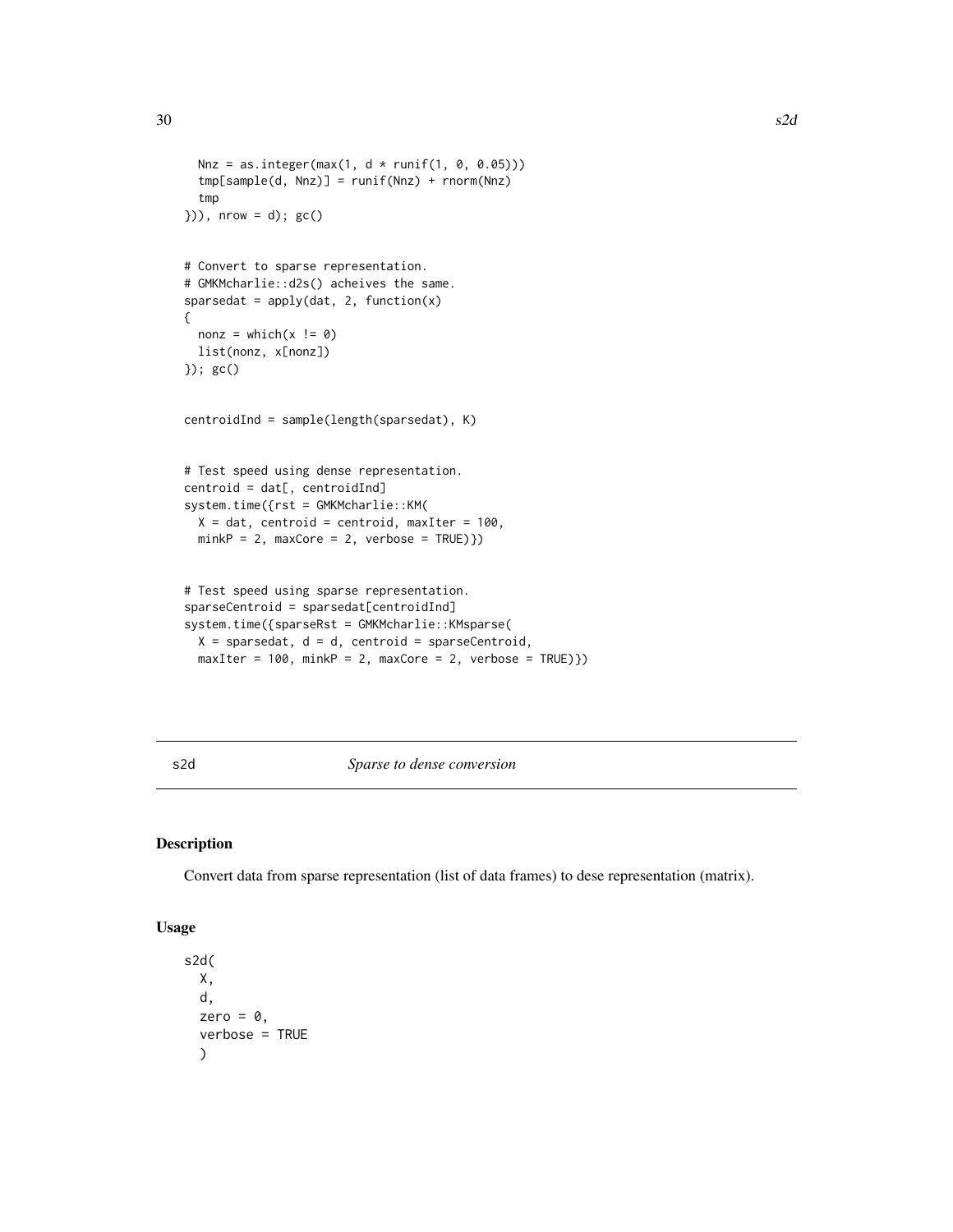# Arguments

|         | A list of size N, the number of observations. $X[[i]]$ is a 2-column data frame.<br>The 1st column is a sorted integer vector of the indexes of nonzero dimensions.<br>Values in these dimensions are stored in the 2nd column as a numeric vector. |
|---------|-----------------------------------------------------------------------------------------------------------------------------------------------------------------------------------------------------------------------------------------------------|
| d       | An integer. The dimensionality of X. d MUST be no less than the maximum of<br>all index vectors in X.                                                                                                                                               |
| zero    | A numeric value. In the result matrix, entries not registered in X will be filled<br>with zero.                                                                                                                                                     |
| verbose | A boolean value. TRUE prints progress.                                                                                                                                                                                                              |

# Value

A d x N numeric matrix.

```
N = 2000Ld = 3000L
X = matrix(rnorm(N * d) + 2, nrow = d)# Fill many zeros in X:
X = apply(X, 2, function(x))x[sort(sample(d, d * runif(1, 0.95, 0.99)))] = 0; x})# Get the sparse version of X.
sparseX = GMKMcharlie::d2s(X)
# Convert it back to dense.
X2 = GMKMcharlie::s2d(sparseX, d)
range(X - X2)
```